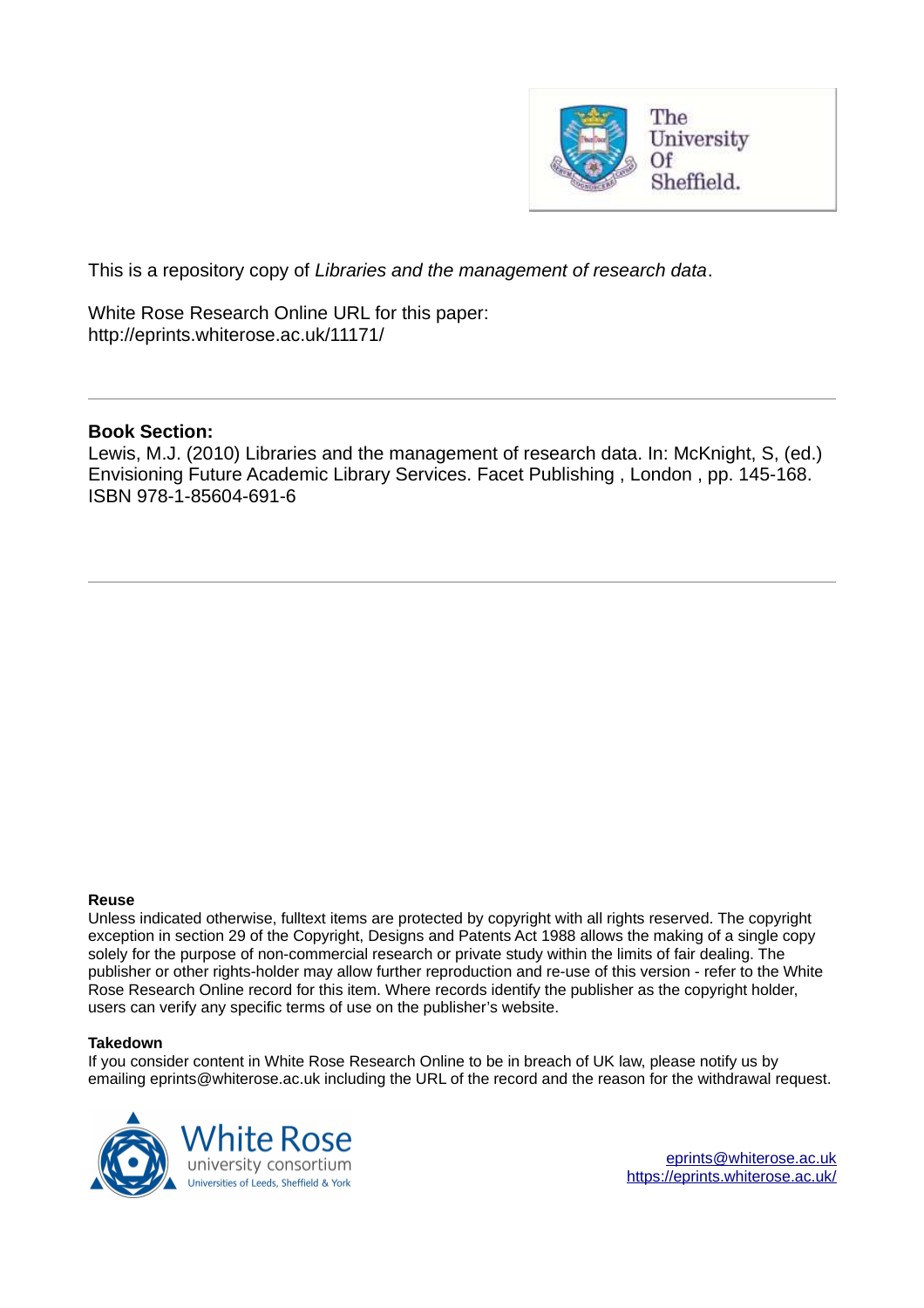# **Libraries and the management of research data**

#### **Martin Lewis**

Director of Library Services and University Librarian, The University of Sheffield

### **NOTE**

This is a preprint of a chapter accepted for publication by Facet Publishing [\(www.facetpublishing.co.uk\)](http://www.facetpublishing.co.uk/) Further copying or distribution is prohibited.

Chapter to appear in: *Envisioning Future Academic Library Services Initiatives, ideas and challenges*  Sue McKnight, editor ISBN: 978-1-85604-691-6 Publication date: March 2010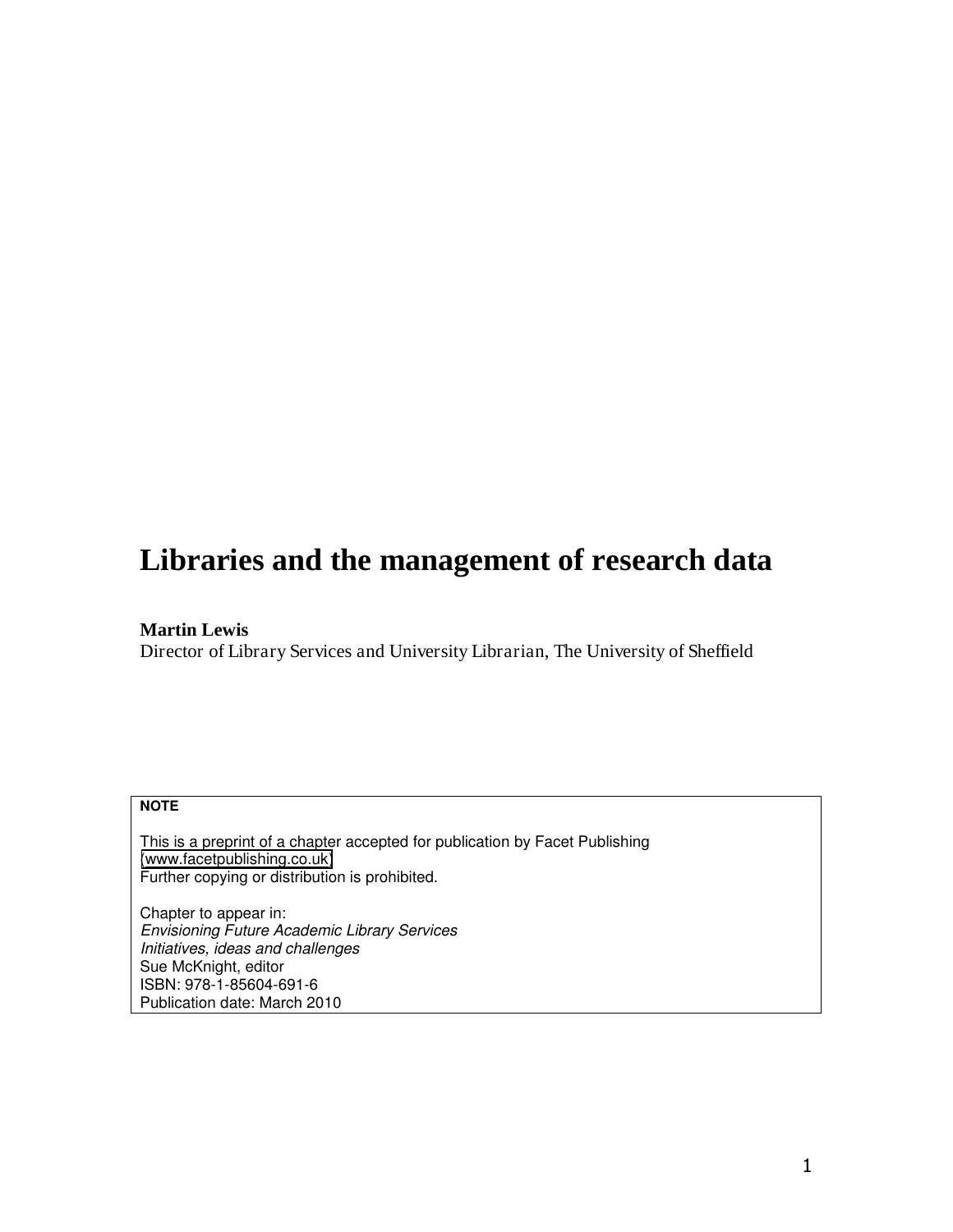## **Libraries and the management of research data**

#### **Martin Lewis**

Director of Library Services and University Librarian, The University of Sheffield

#### **Introduction**

Perhaps the starting point for any discussion about libraries and research data is to ask whether managing data is actually a job for university libraries. The answer to this question is a straightforward yes and no. Yes, in the sense that data from academic research projects represents an integral part of the global research knowledge base, and so managing it should be a natural extension of the university library's current role in providing access to the published part of that knowledge base. No, because the scale of the challenge in terms of infrastructure, skills and culture change requires concerted action by a range of stakeholders, and not just university libraries.

This assessment, from the perspective of the United Kingdom (UK) in 2009, is not a prescription for inaction on the part of university libraries, however. On the contrary: libraries have a key role to play in developing both the capability and capacity of the higher education sector to manage research data assets. Some of them are already doing it; and, as for the rest of us, we need to take steps to understand the landscape even if we lack the resources to make immediate progress locally.

As with many emerging areas, the vocabulary of research data management is still evolving. In this chapter, by "research data management" we mean the storage, curation, preservation and provision of continuing access to digital research data, in other words most of the processes in the centre of the Digital Curation Centre (DCC)'s Curation Lifecycle Model, as well as the lower half of the outer circle (Fig 1). Perhaps more simply, this is not just about the storage of data, which is how the subject is sometimes represented, and how the requirement to "do something" about research data is often manifested locally.

It's worth taking a little time to reflect on how the management of research data sits alongside the other relationships the modern university library has with its academic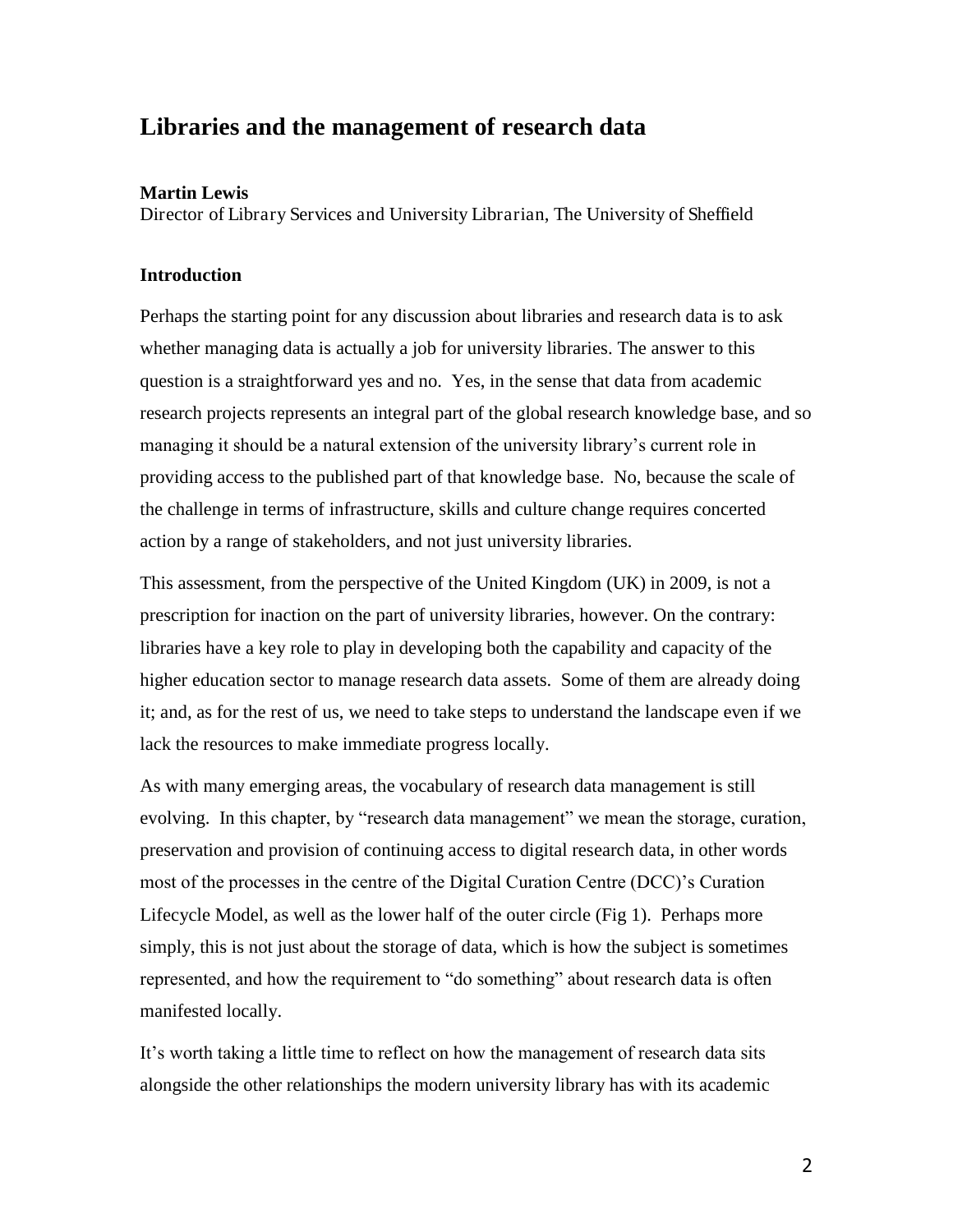community. Then we'll consider what the drivers are for investing time and effort in managing research data, before looking in more detail at what contribution university libraries can and should be making.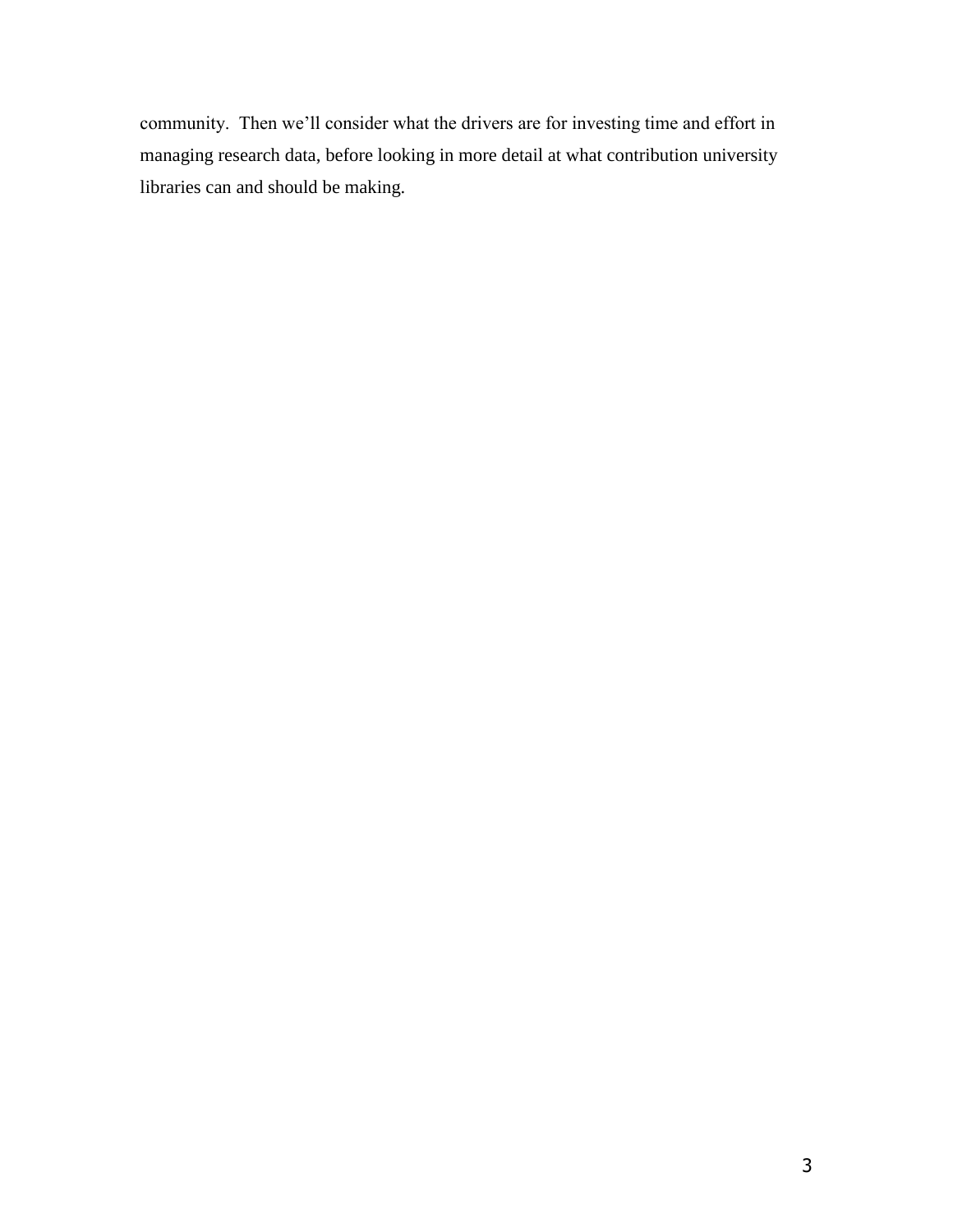

Used with permission under a Creative Commons licence.CC-NC-BY-SA DCC

**Figure 1** The Digital Curation Lifecycle model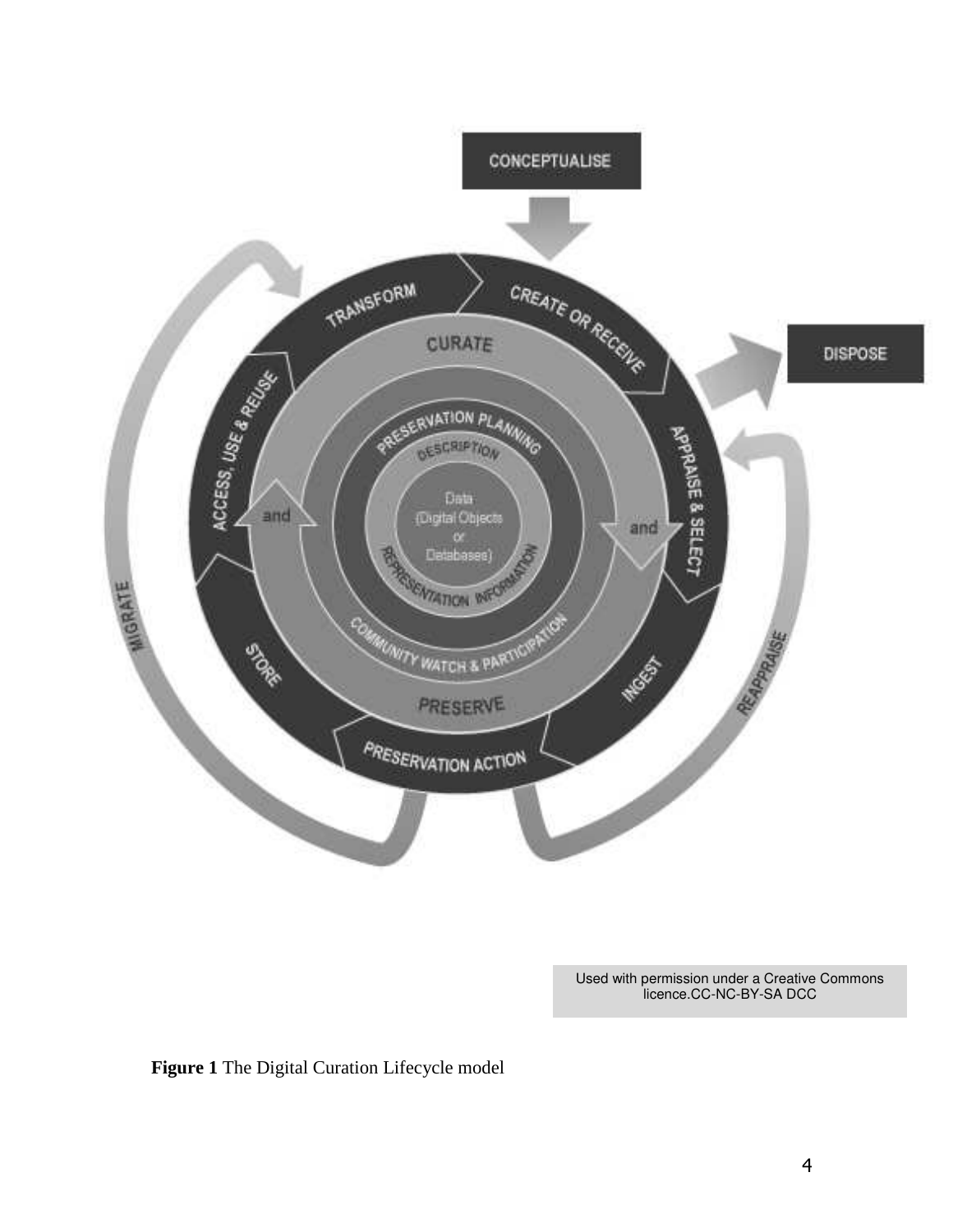As the other contributors to this book demonstrate, university libraries in many countries have in general been very successful at engaging with the rapidly changing learning and teaching agenda on their campuses (and off them as well). From information literacy to the development of bold new technology-enabled learning spaces, they have reengineered the relationship with their teaching colleagues, improved the student learning experience, and raised expectations. And at the risk of over-generalisation, we might contend that (i) these successes have been evident in universities across the spectrum of research-intensiveness, from new universities without a significant research base, to the big research elite universities of the Russell Group in the UK; and (ii) that a similar general re-engagement with researchers has been notable by its absence, even in the Russell Group universities.

Despite libraries' progress over the last decade in transforming access to the research literature through provision of e-journals and resource discovery tools – and perhaps in part because of it – libraries have become more distant from their research customers, especially their STM (science, technology and medicine) research colleagues. The Research Information Network (RIN)'s report *Researchers' use of academic libraries*  and their services (RIN, 2007) represents a valuable snapshot of the nature of the researcher-librarian relationship: it notes the decline in visits to the physical premises of libraries in recent years, especially by STM researchers, and the weak link in such researchers' minds between the digital content they use and the library's role in providing it. In the late 1980s and early 1990s, it was not unusual for larger university libraries to be conducting several thousand mediated online bibliographic searches per year on behalf of their researchers, the majority of them involving a detailed client interview, with the useful secondary outcome that the library liaison staff involved would have a good picture of the client's research. While no-one would suggest a return to mediated access to the research literature as a way of improving research liaison, not least since the size of the research coalface has increased enormously over the last 20 years, the challenge of reengaging with researchers to understand their developing knowledge management needs is clear. And progress with the research data management task requires that this reengagement takes place.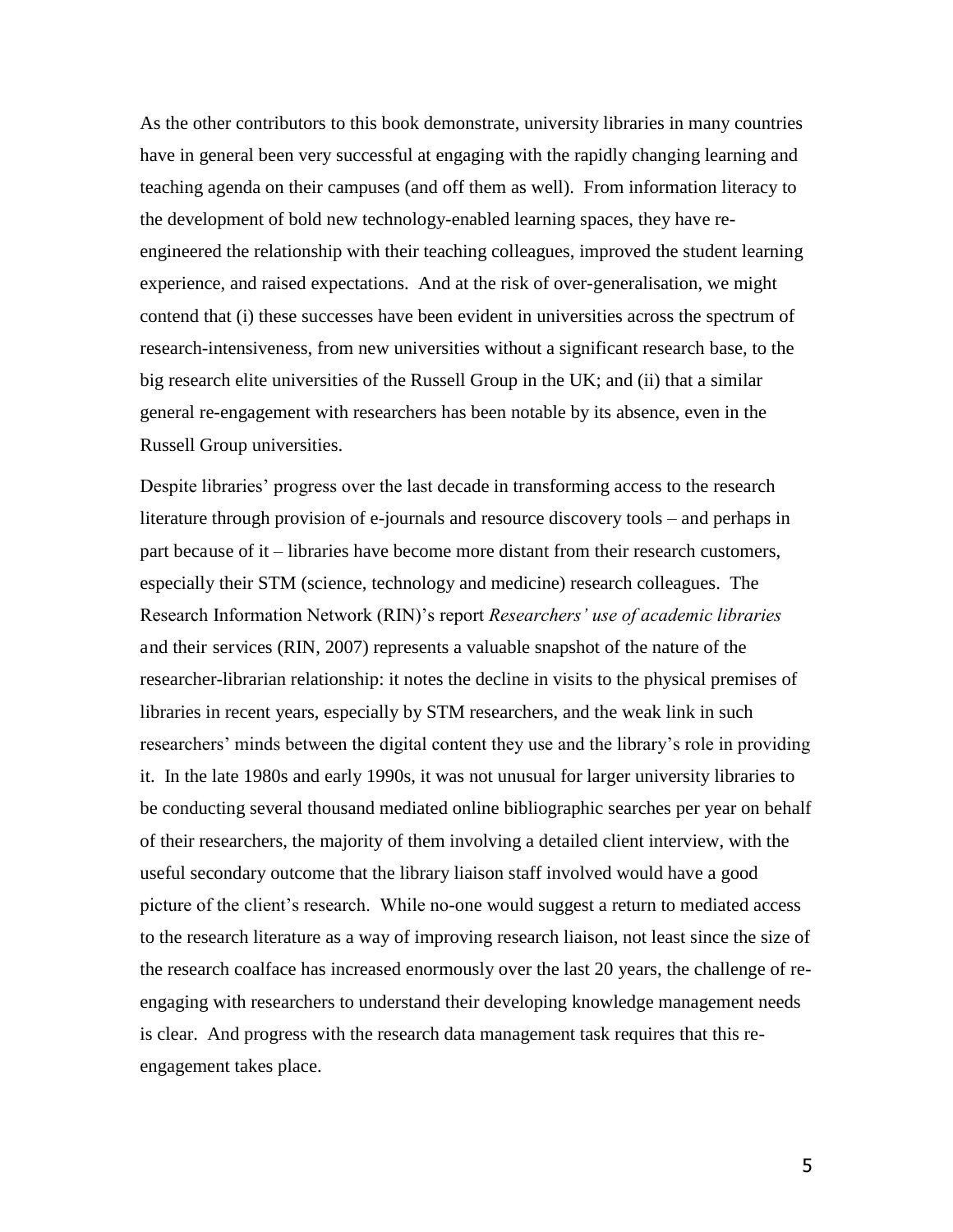But why do we need to manage research data in the first place? Library managers contemplating multiple demands on limited resources deserve an answer to this question, even if it might seem redundant to the relatively small cadre of data managers in the workforce; and, moreover, they need to be able to articulate the answer in turn to university managers when discussing institutional approaches to the challenge.

The answer is in part a prosaic one: the volumes of data being generated by researchers are growing rapidly (there may be a case for using the word "exponential" accurately here, for a change), not least as a result of the increasing use of e-research tools (see the following section); and research funders are increasingly likely to require researchers to deposit their research data (research funders' policies on data deposit are now included in the SHERPA "Juliet" database<sup>1</sup> maintained by the UK Open Access project SHERPA).

More powerfully, the rewards of managing research data include significant potential benefits for academic research itself:

- The ability to share research data, minimising the need to repeat work in the  $\bullet$ laboratory, field or library
- Ensuring that research data gathered at considerable cost is not lost or inadvertently destroyed
- The retrieval, comparison and co-analysis of data from multiple sources can lead to powerful new insights
- The ability to check or repeat experiments and verify findings, particularly  $\bullet$ important amid growing national and international concern about research integrity
- New research themes and in particular cross-disciplinary themes can emerge from re-analysis of existing data or comparisons with new data: increasingly data may become the starting point for new research as well as representing an output from current research.

<sup>1</sup> http://www.sherpa.ac.uk/juliet/index.php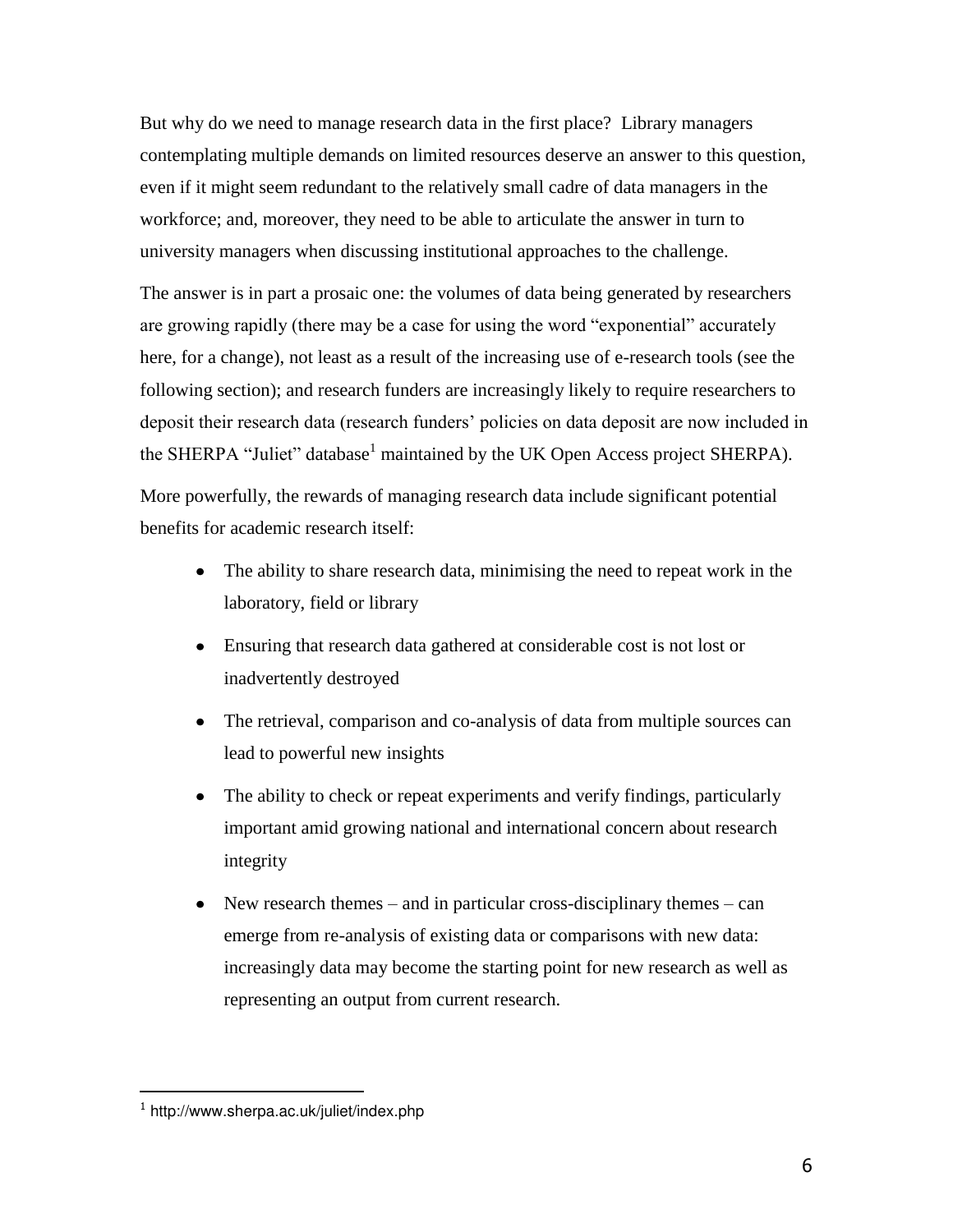To this list of drivers should be added the public access argument, which is also deployed in relation to open access to published research papers: that society as a whole benefits from access to the fruits of publicly-funded research, a sentiment expressed in the Organisation for Economic Co-operation and Development (OECD)'s Principles and guidelines for access to research data from public funding, which states

*"Sharing and open access to publicly funded research data not only helps to*  maximise the research potential of new digital technologies and networks, but provides greater return from the public *investment in research."* (OECD, 2007)

Even those institutions in which research data management has not been actively discussed are likely to find it becoming more of a priority as researchers whose grants were made by funders with a requirement to manage post-project data outputs move towards the latter stages of their projects.

#### **e-Research and research data management**

Management of the data outputs of research projects is not a requirement that has just emerged in last few years: it is over 40 years since the UK Data Archive was established at the University of Essex, and many university libraries have long held collections of paper-based surveys and other data outputs. However, it is the growth of digital research data that has driven recent interest in long-term curation and storage. In the UK, the government-funded e-Science Core Programme, which ran for six years from 2001, has raised the profile of this issue, to the extent that research data management has sometimes come to be seen as a challenge exclusively linked to e-science or e-research (the term eresearch is more inclusive of the non-science disciplines which are increasingly using the techniques and tools of e-science).

The e-Science Core Programme was administered by the Engineering and Physical Sciences Research Council (EPSRC) on behalf of Research Councils UK, and aimed to establish the toolkit – including infrastructure, middleware and documentation – to facilitate wider uptake of e-research. The seven Research Councils also established escience programmes, with ringfenced funding, to promote e-science within their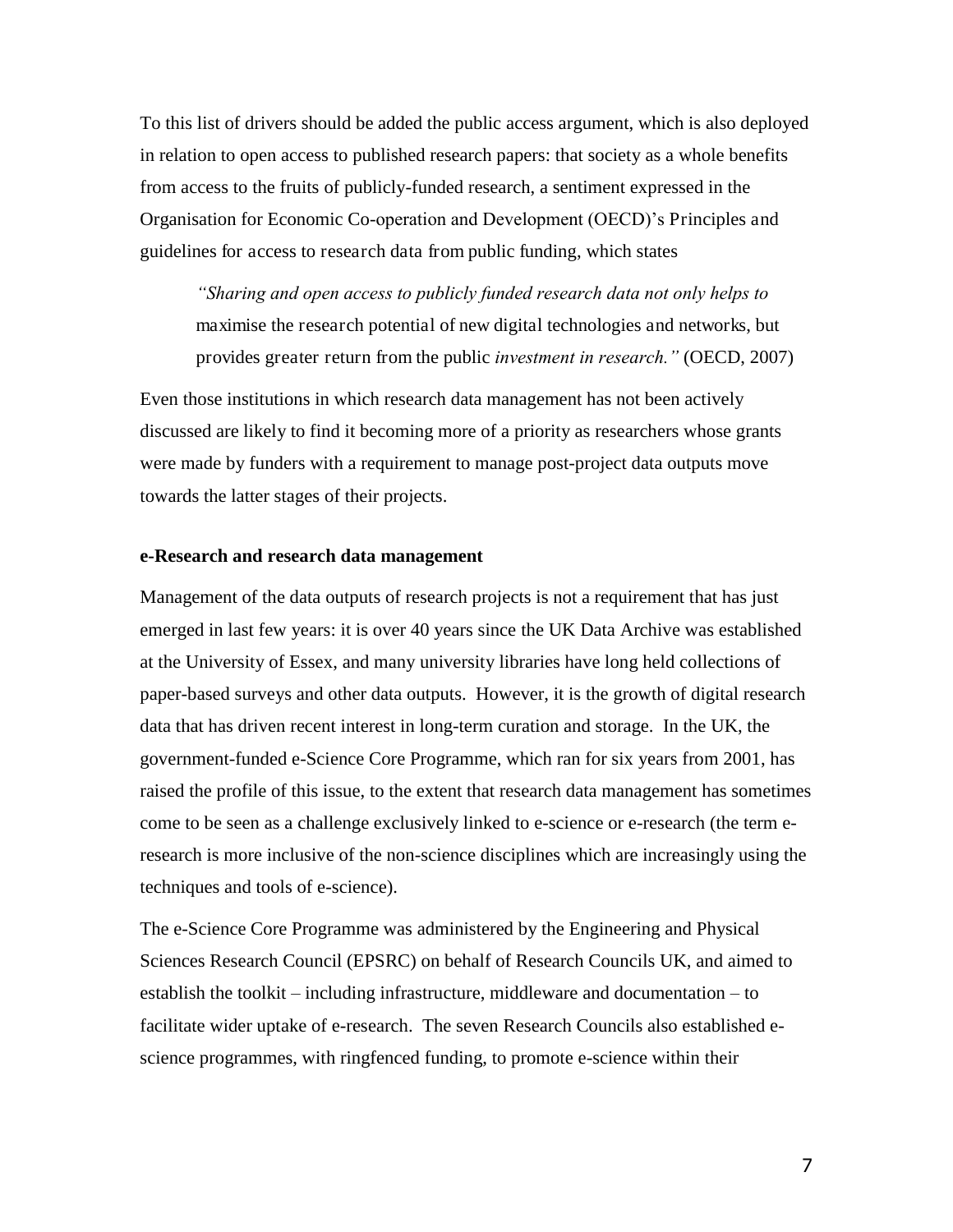disciplinary areas. The Core Programme also funded demonstrator projects to enable researchers to understand the scope and capability of e-research.

Announcing the eScience Core Programme in 2000, the then Director-General of the Research Councils, Professor Sir John Taylor, said:

"e-Science is about global collaboration in key areas of science, and the next generation of infrastructure that will enable it."

We can characterise e-research from the vantage point of nine years later as

- data-intensive: generating and often using large volumes of data
- collaborative: involving researchers across multiple institutions, and often transnationally
- Grid-enabled: using high-capacity networks and middleware.

Although data management was not directly addressed in the first phase of the Core Programme, the implications of large-scale e-research projects for data management were soon apparent. The term "data deluge" was used by the Core Programme's leadership to describe the challenge ahead (Hey and Trefethen, 2003). The Joint Information Systems Committee (JISC) also commissioned a report on the curation of eScience data (Lord and Macdonald, 2003) that made a number of recommendations about the need to develop national capability and capacity. It highlighted the role of the Digital Curation Centre, co-funded by the second phase of the Core Programme and by JISC, as a source of expertise and advice for the higher education sector, and made some trenchant comments about the need for a coherent national approach to the challenge:

*"There is a lack of a government*-level, overall strategy for data stewardship and data infrastructure to which science administrators can refer, still less to support the researcher in *their evolving roles and duties with regard to data curation."* (Lord and Macdonald, 2003, p5)

The need for long-term investment appeared to have been recognised by the UK Treasury in its Science & innovation investment framework 2004-2014 (HM Treasury, 2004). This developed the concept of a national "e-infrastructure" to support world-class research and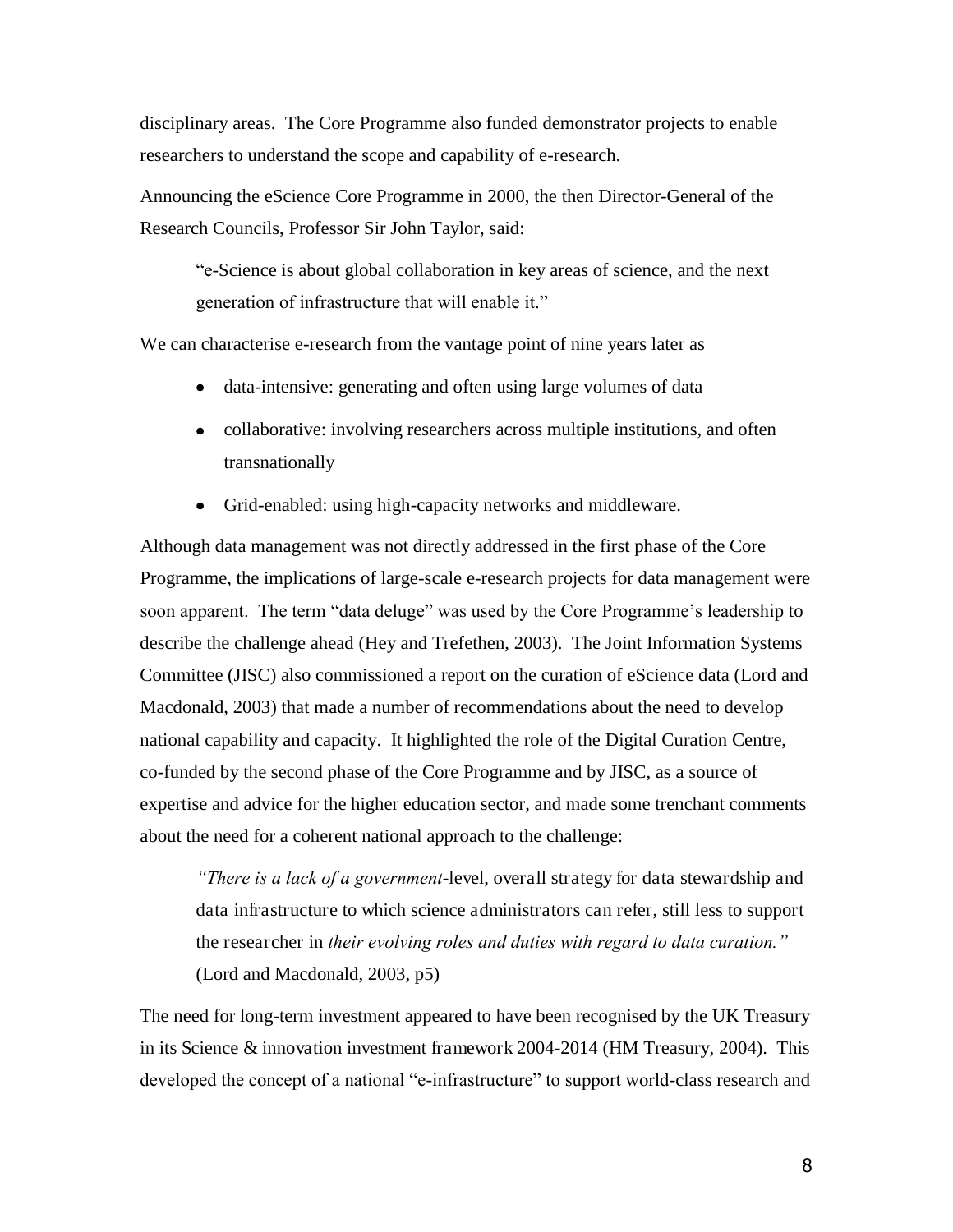innovation, and the Office of Science and Technology (OST), then part of the Department of Trade and Industry, was asked to lead on e-infrastructure. The OST set up a working group, with six sub-groups being asked to explore different aspects of the challenge. These were:

- Data and information creation
- Preservation and curation
- Search and navigation
- Virtual research communities
- Networks, compute and data storage
- AAA (authentication, authorisation and accounting), middleware, and DRM (digital rights management).

As can be seen, data management featured prominently in the work of the sub-groups. An opportunity to feed their work directly into the UK Government's 2007 Comprehensive Spending review was missed, however: and when the overarching report was finally published in 2007 (Pothen, 2007), it did not attempt to quantify the level of investment needed to develop and sustain a national infrastructure for the management of digital research data.

This brief historical overview of UK developments sets the scene for discussion of the UK Research Data Service feasibility study in a later section, an initiative in which higher education librarians have played a significant role.

The UK's e-Science Core Programme helped to get the UK into something of a leadership position in the early years of e-research. Since one of the key benefits of eresearch is the facilitation of global collaboration, however, we should note that other countries have also been exploring and investing in e-research. The US National Science Foundation (NSF) has set out a clear vision for future investment in "cyberinfrastructure" (NSF, 2007a). Unlike the UK, it moved quickly to announce investment funds for digital research data curation through its DataNet programme, the call for which was issued in 2007 (NSF, 2007b). The call document sees a key role for what it terms "library and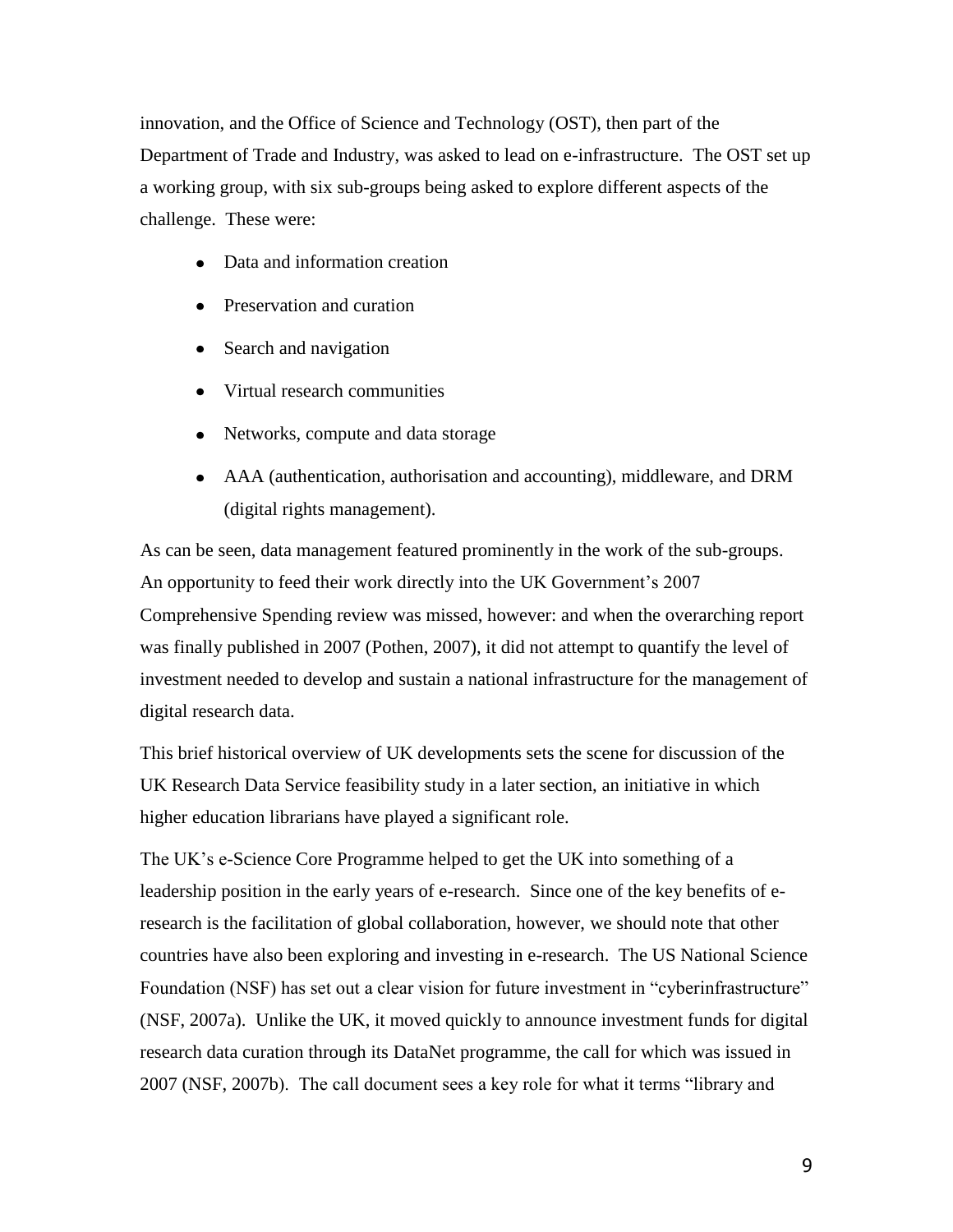archival science" in the new partnerships that it envisages for DataNets. Two DataNet projects have so far been approved: the Data Conservancy led by Johns Hopkins University Library, and the DataNetONE consortium led by the University of New Mexico. The National Science and Technology Council's Committee on Science set up an interagency working party on digital data in 2007 which has recently reported. This sets out a roadmap for a series of coordinated national activities, and includes the clear statement:

*"*We envision a digital scientific data universe in which data creation, collection, documentation, analysis, preservation, and dissemination can be appropriately, *reliably, and readily managed. This will enhance the return on our nation's*  research and development investment by ensuring that digital data realize their full potential as catalysts for progress in our global information society.*"*  (Interagency Working Group on Digital Data, 2009)

Australia has also moved relatively speedily to develop an e-research road map; and has set up the Australian National Data Service (ANDS) following a report on the data management implications of e-research which is also an excellent overview of the challenge (ANDS Technical Working Group, 2007).

Closer to home, there are significant efforts on a European Union-wide (EU) basis to progress a shared understanding of and commitment to the development of a pan-European e-infrastructure. The European Strategy Forum on Research Infrastructure (ESFRI) advises the EU Council on investment in major components of the einfrastructure, including large-scale facilities, and published a roadmap for future development in 2006 (a revised version is in preparation). The e-Infrastructure Reflection Group (e-IRG) acts as a think-tank for major European stakeholders.. It currently has a research data management Task Force, which is undertaking a survey of data management initiatives and whose report is expected shortly.

Back in the UK, the e-Science Core Programme has ended. Interest in e-research remains high, however, as evidenced by the scale of the programmes at the UK's "All Hands Meetings" organised each year by the National e-Science Centre (NeSC). Increasingly, e-research is now becoming more mainstream, as more research acquires the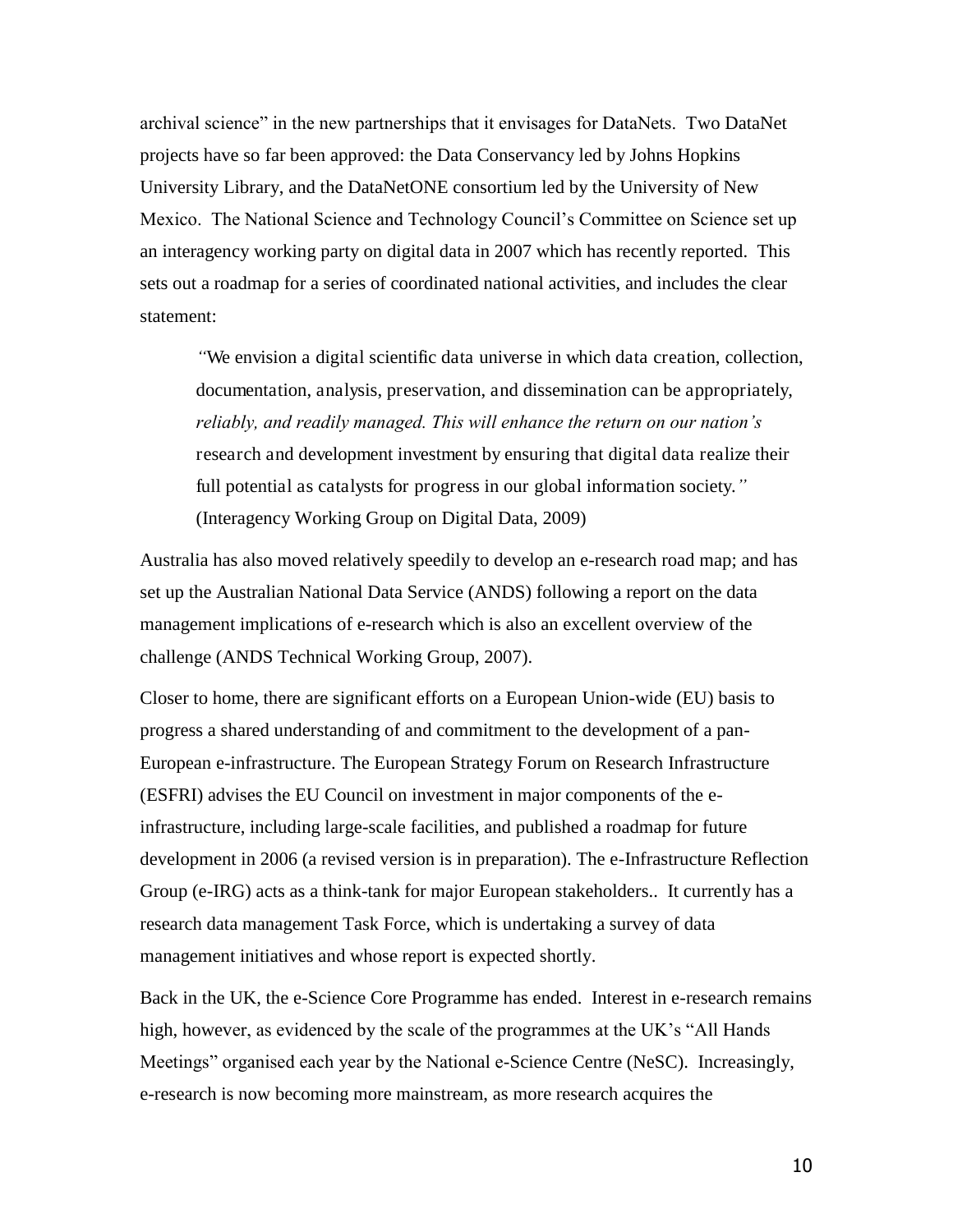characteristics of e-research; and the growth of digital data-intensive research in the humanities and social sciences has been particularly noteworthy. Moreover, librarians contemplating the research data landscape are realising that effective data management is needed for smaller-scale projects – the "long tail" of research that doesn't involve massive data volumes, but whose data outputs have the potential to inform future research.

#### **What libraries can do about data**

For those managing academic libraries or information technology (IT) services, one of the most difficult considerations relating to data management is working out what needs to be done locally, and what might best be done nationally or internationally. The absence – at the moment – of a coherent national framework for data curation in the UK does not mean that there is no provision. Many subject areas are covered by welldeveloped data management facilities run by national or international data centres, reflecting disciplinary differences in the academic culture around deposit and re-use of datasets, and these represent a significant asset for the UK in terms of the knowledge base of data management. These facilities include the European Bioinformatics Institute, an agency of the European Molecular Biology Laboratory based in the UK; the network of data centres run by the Natural Environment Research Council (NERC); the UK Data Archive, and the Economic and Social Data Service (ESDS) which it hosts; and the Cambridge Crystallographic Data Centre. There are, however, large gaps, particularly with the demise in 2008 of the Arts and Humanities Data Service, a development which has raised concerns about the level of trust that can be placed in external agencies as persistent guardians of research data for the long term. The need to fill these gaps was one objective of the UKRDS feasibility study.

In the meantime, there are several areas where libraries can and should be active in relation to research data. In most of these areas, they will want to work in partnership with other campus agencies, notably IT services, but also research offices and those responsible for research governance (such as a Pro-Vice Chancellor for Research). Nine such areas can be grouped handily into a pyramid, for ease of reference (fig 2), but this is intended to be neither exhaustive nor definitive. In general, the activities lower in the

11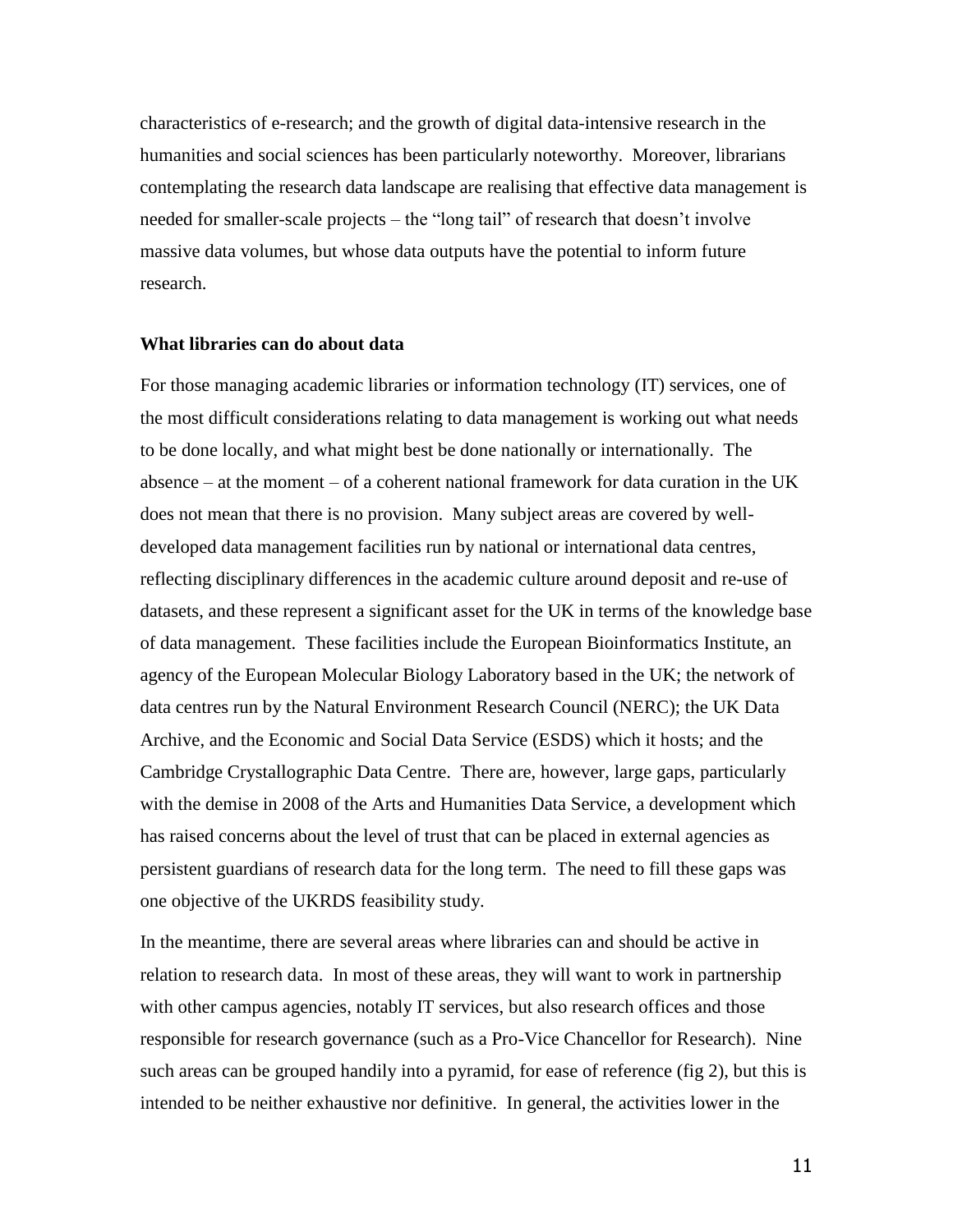pyramid are areas of early engagement, and which may be appropriate for the highest number of university libraries regardless of the scale of the research base of the parent institution.

#### (i) Develop library workforce data confidence

We'll consider issues about the research data management workforce below; this heading is about raising the general level of awareness of the existing academic library workforce in relation to both e-research and data management issues, with the objective of equipping staff to hold conversations with academic colleagues and research students on these topics. The target audience is primarily academic liaison librarians, but other library staff such as systems teams, repository managers and eresource managers may also benefit from an improved level of knowledge about and understanding of the data management landscape. There are a number of ways in which this can be achieved.

First, library staff have a professional responsibility to update their own knowledge about data management. There is now a wealth of reading available on the subject, not only from the sources already mentioned, but also as a result of a number of recent studies and projects funded by bodies such as JISC and RIN in the UK. Liz Lyon's report for JISC Dealing with data (Lyon, 2007) is an excellent overview of the current state of play that articulates the policy and operational challenges of data management very clearly. RIN have set out a series of principles for data management (RIN, 2008a), and along with JISC and NERC commissioned a report on researchers' attitudes and practice in relation to data management (RIN, 2008b). JISC have also commissioned a report on the costs of data preservation (Beagrie, 2008) which in addition to providing help for managers trying to assess the resource implications of providing data management capacity also contains a helpful analysis of the different tasks involved in managing data. It's also important for library liaison staff to ensure that they are up to speed with the policies of the principal funders of research in their universities, not only in relation to open access to published outputs, but in relation to data; and that they are aware of the existing national and disciplinebased data centres and repositories.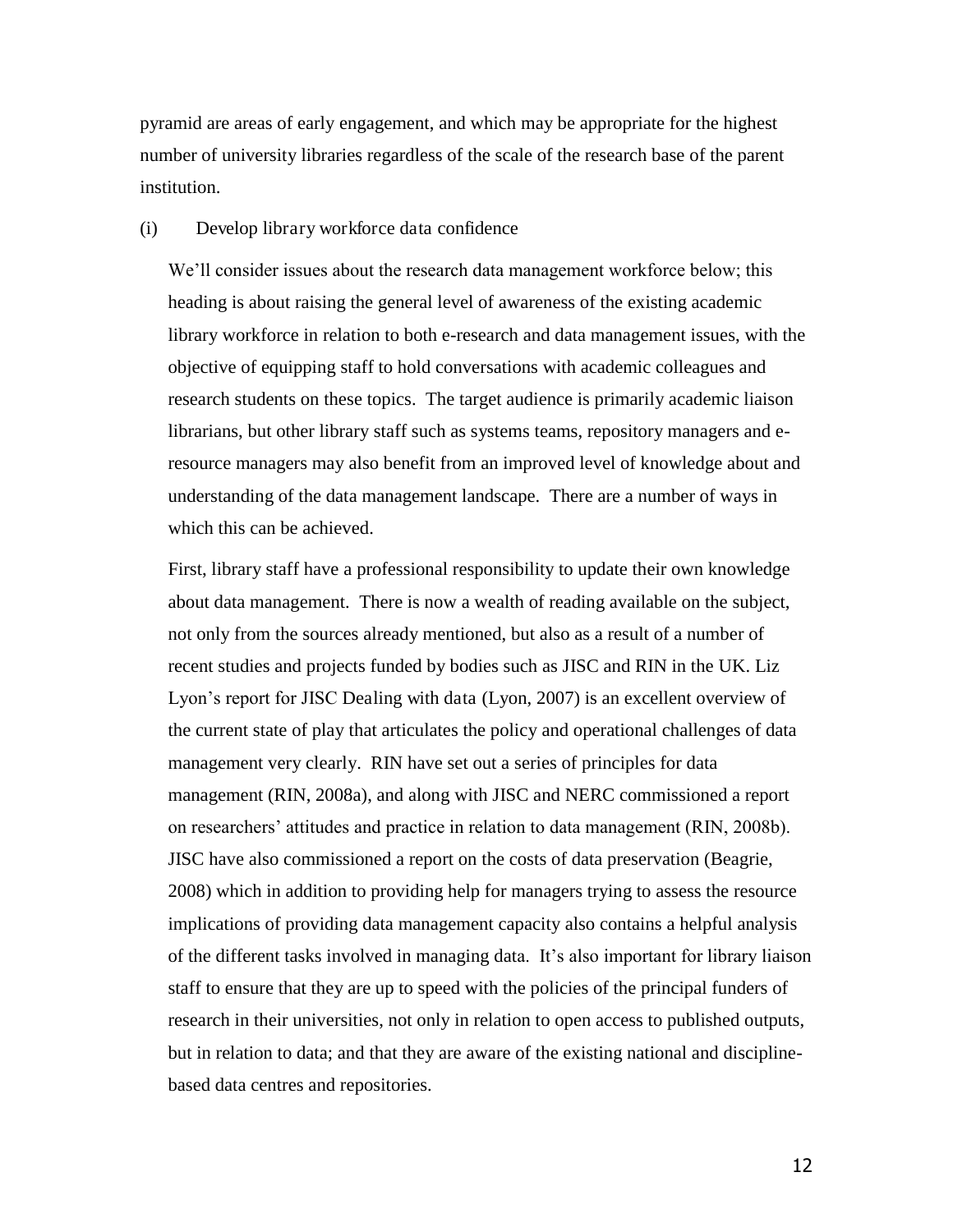Second, there is an increasing number of externally-organised workshops and courses dealing with data management. Research Libraries UK and the Society of College, National and University Libraries (SCONUL) have organised a number of workshops aimed at academic librarians, based in part on a needs analysis (Martinez, 2007); and the DCC has organised short courses for data managers, as well as a series of international conferences on digital curation. Third, networks of professional practice are beginning to emerge in the UK, such as the DCC Associates' Network, and the Research Data Managerment Forum. There is a still a need, however, to reach out to those university library staff for whom research data is barely on the radar, and this must be a short-to-medium term priority if libraries are to become fully engaged with data management.

#### (ii) Provide researcher data advice

University libraries may not (yet) have in place the capacity to provide local data management for digital datasets, but once they have engaged with the issue, and once their liaison staff have enhanced their knowledge of the landscape, they can start to provide advice on data management to researchers, both informally and through the development of more formal content on library websites. Many libraries already provide advice on open access and other aspects of scholarly communication, and data management should be seen as a natural extension of this role. Quite often, academic requests for assistance may present as requests to IT services for data storage, so it is important that libraries and IT services have a joined-up approach. Such storage requests may be made rather late in the data lifecycle, but they are a way of starting to identify the research teams and individuals whose research is dataintensive. Initially the level of advice that libraries may be able to provide will be limited: as the workforce develops its confidence, it will expect to influence the way researchers approach data management before research projects start, and ideally at the proposal-writing stage.

(iii) Develop researcher data awareness

In parallel with the provision of advice to individual teams or researchers, there is a role for university libraries in raising awareness of the challenges of data management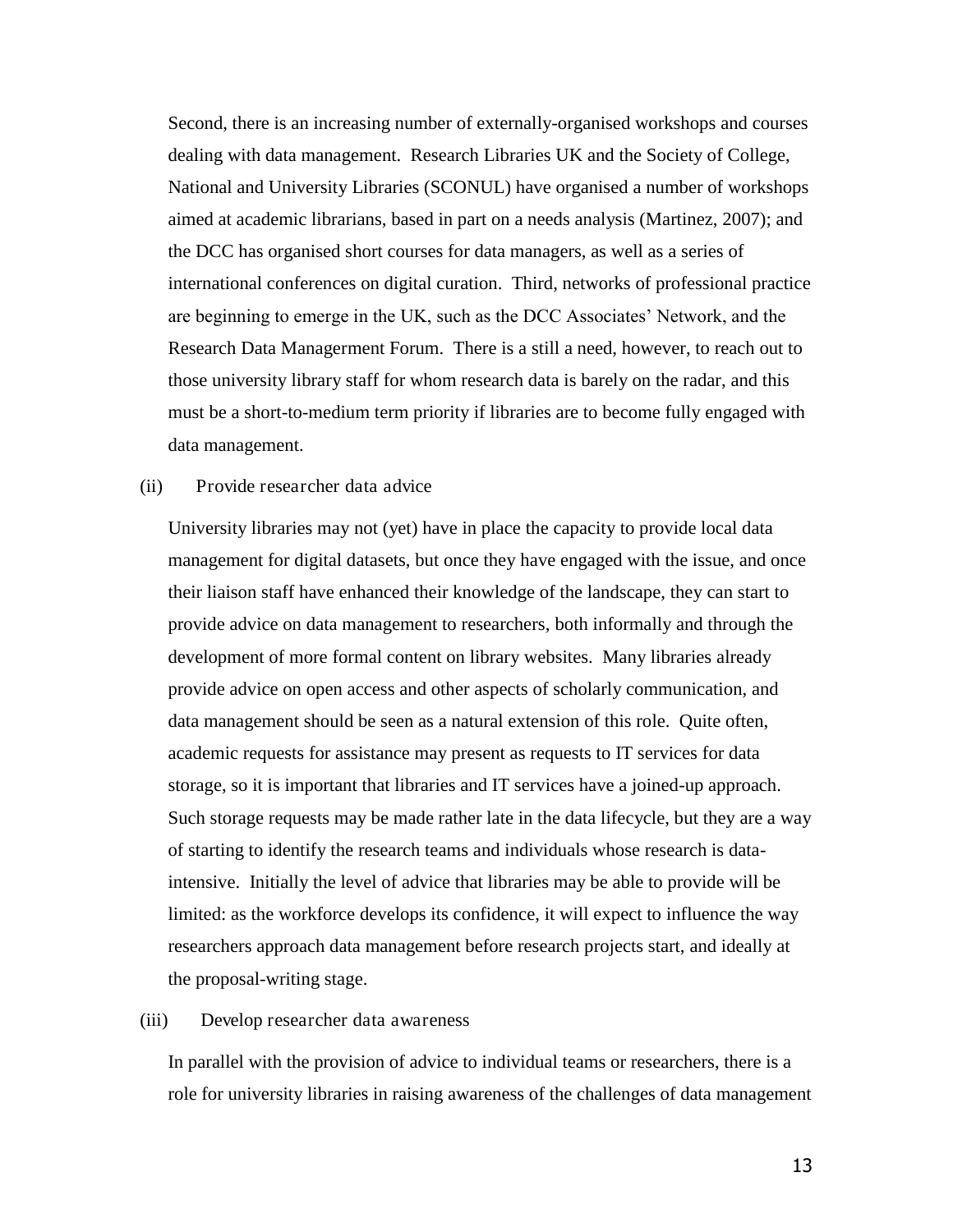within their institutions, and initiating discussion about it through a range of channels. In most institutions there will be a very wide range of interest in data issues, from researchers who have given the fate of the data they generate little if any thought, to those working in areas with well-established cultures of data curation. The RIN report on data publication (RIN, 2008b) highlights this diversity, and also draws attention to some of the disincentives for researchers to expend time and effort on data management. These include lack of familiarity with data management techniques, concern about the volume of requests for information/clarification, uncertainty about whether they have all the permissions needed to publish their data, anxiety about subsequent unauthorised modification or misinterpretation, and a feeling that they themselves may be able to extract further publications from the data. Libraries embarking on local data management advocacy need to consider these points carefully, and ensure that their messages are aligned with those of other institutional stakeholders, notably research administrators.

#### (iv) Teach data literacy to postgraduate research students

Most UK university libraries have some involvement in research training, either through formal research training programmes, or through less formal channels, although relatively few of them cover research data management (RIN, 2008c). In theory at least this should be a natural development of libraries' information literacy role, one that that is now well established and understood. Research training for postgraduate research students is a key contribution area in relation to research data management, because it presents an opportunity to influence the way in which future researchers approach data when planning their research. The term "data literacy" is often understood to mean "statistical literacy"; but for this purpose we mean developing in postgraduates an understanding of the way in which as future researchers they will generate and use data, how they need to describe it to facilitate future retrieval, how they might approach the identification of data appropriate for preservation, and what options might be open to them for the subsequent storage and curation of their data.

#### (v) Bring data into undergraduate research-based learning

14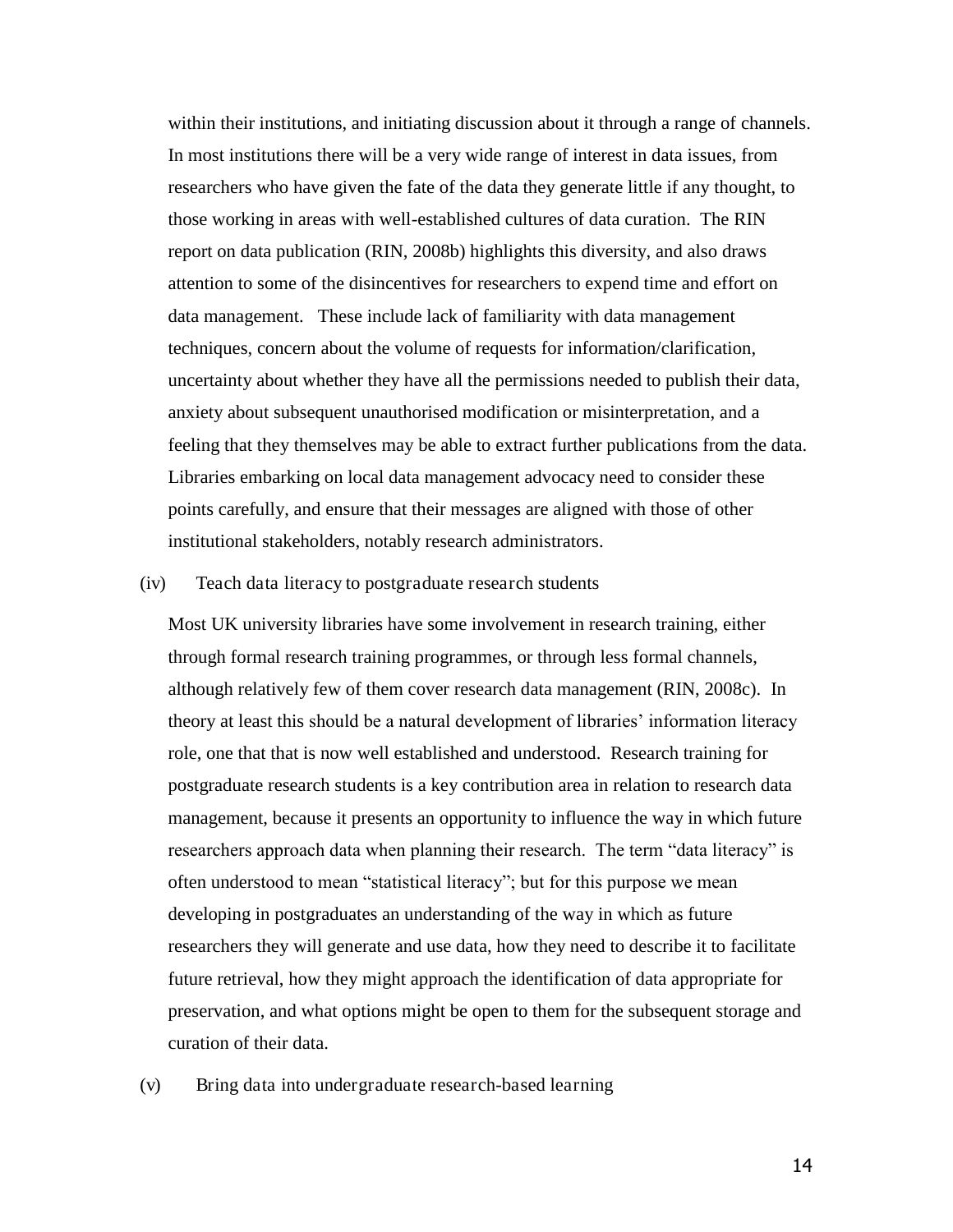This is a logical extension of the development of data management skills for postgraduate students. Many undergraduate programmes include a dissertation requirement that will give students experience in the generation of data, and this is an opportunity to start to develop good practice among those who progress to research careers. However, effective management of research data on a wider scale may also bring pedagogic benefits for undergraduate education, by enabling students to access and use real research data in an educational context, an approach that aligns well with the use of problem-based and inquiry-based techniques in the curriculum. Using real research data to enhance students' learning experience will also be of interest to research-intensive universities for whom provision of "research-led" learning is an important differentiator in the undergraduate marketplace.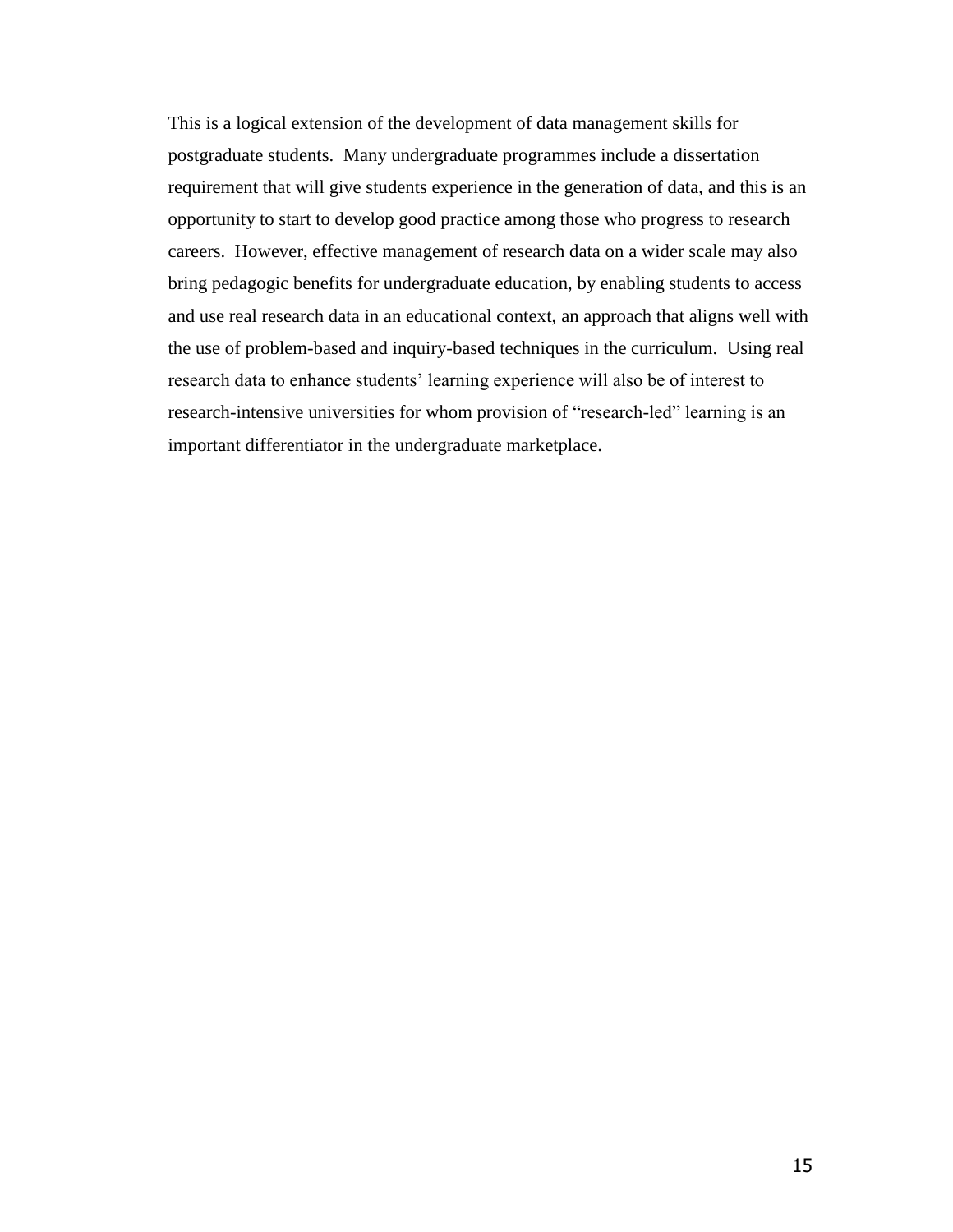

**Figure 2** the research data management pyramid for libraries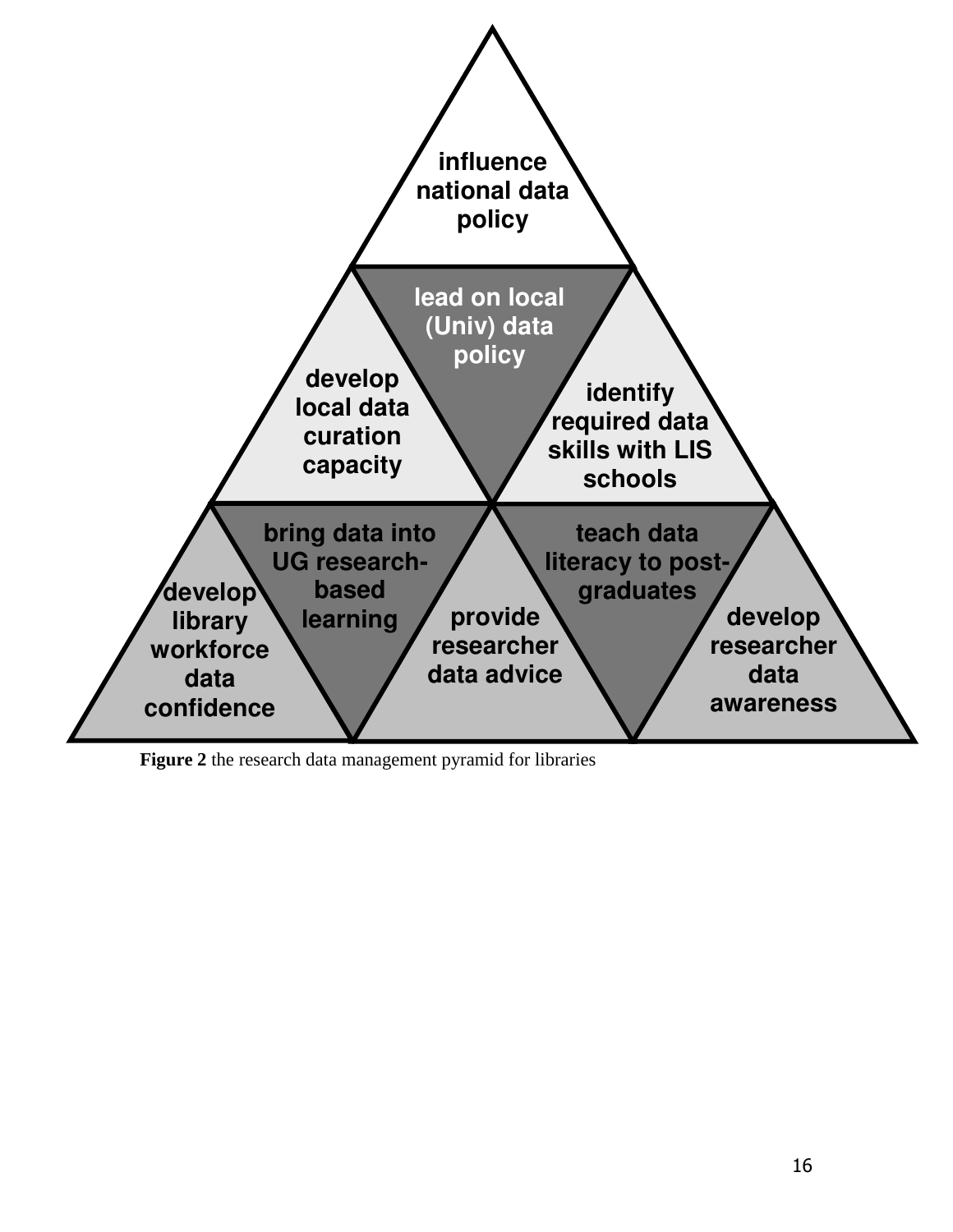#### (vi) Develop local data curation capacity

Assuming that a combination of advocacy and research funder policies impacts effectively on researcher behaviour, should libraries invest in actual data storage and curation capacity? The business case for such investment remains a challenging one, particularly when library budgets are under pressure from the need to sustain current services, to innovate in a wide range of areas (some of them described elsewhere in this book), and to meet the inflationary pressures associated with content procurement. However, an increasing number of case studies are available to inform decisions by library and institutional managers, many of them taking institutional repositories (IRs) as a starting point for data curation. In the UK, the DISC-UK DataShare project followed the journey from conventional IR to data repository in three big research-intensive universities (Rice, 2009), each of them using a different repository platform. Purdue University Library in the US has developed a distributed institutional approach to data curation through its Distributed Data Curation Centre (D2C2) (Brandt, 2007; Mullins, 2007). Toolkits to facilitate the introduction of a managed approach to research data are also starting to become available, among them the Data Audit Framework (Jones et al, 2008) which has been trialled at four UK universities.

#### (vii) Identify required data skills with LIS schools

While the existing library workforce can make a significant contribution to getting research data curation on the institutional map, even libraries with well-developed IRs are likely to find that they need additional skills in order to provide significant data curation capability locally. There is a role here for library managers in identifying the skills gap and working in partnership with library and information science (LIS) schools to develop new training and development resources to fill it. Not every university library will need or want to be active in this area, but there is a sense among many university library directors that professional practice has actually changed faster than the curricula of the LIS schools supplying new entrants to the workforce; and consequently libraries have a part to play in providing the evidence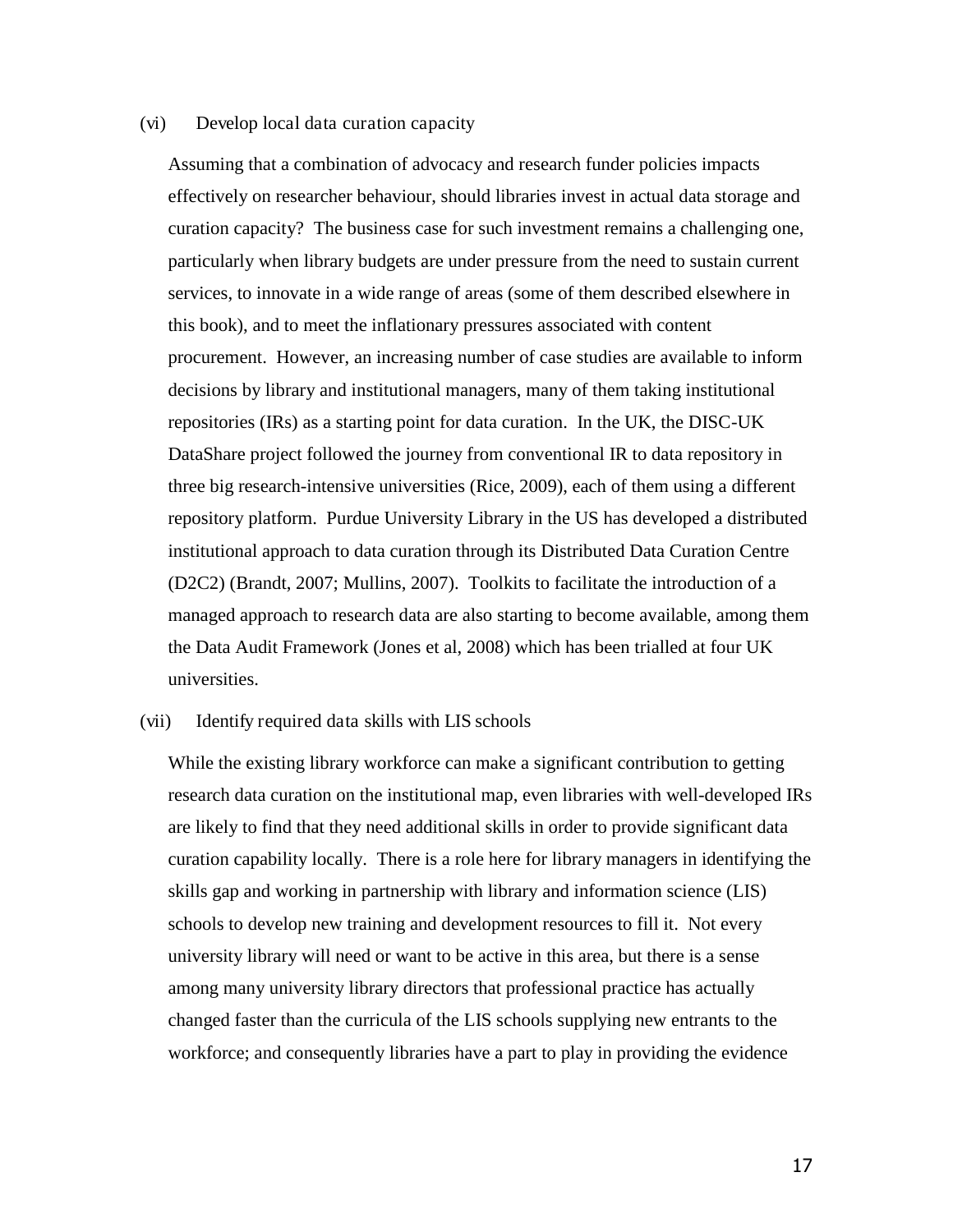base for the development of new data management courses. We'll return to this theme below.

#### (viii) Lead on local data policy

The informal contacts with researchers and other research stakeholders discussed earlier represent an opportunity for the library to exercise a degree of policy leadership more formally at University level. University research and innovation committees and even senior management teams need to understand the nature of the data management challenge and the benefits of a coherent (but not necessarily uniform) approach across the institution. They may also need to approve a business case for any investment in this area, and their commitment will be crucial in helping to bring sceptical researchers on board. In this respect, it is not only subject staff and repository managers who need to be data-literate: library directors need to be able to articulate both the challenge and the preferred solutions with their senior colleagues. The DISC-UK DataShare project has produced a policy guide for institutions embarking on the extension of their existing IRs to support data deposit (Green et al, 2009).

#### (ix) Influence national data policy

Librarians can and should expect to be players in their national policy arenas for research data – where these exist. Their influence has been especially apparent in Australia, where librarians are well represented on the ANDS Steering Committee; and Liz Lyon, Director of the UK's library research organisation UKOLN has been a member of the US National Science Foundation's Advisory Committee on Cyberinfrastructure. In Canada, the multiagency Research Data Strategy Working Group, led by the Canada Institute for Scientific and Technical Information, included several university library staff among its membership. The working group has recently published a detailed gap analysis of Canadian research data management provision (Research Data Strategy Working Group, 2008). UK university librarians were not heavily involved in the OST's e-infrastructure sub-groups in 2006, but they have played a major part in the UK Research Data Service feasibility study.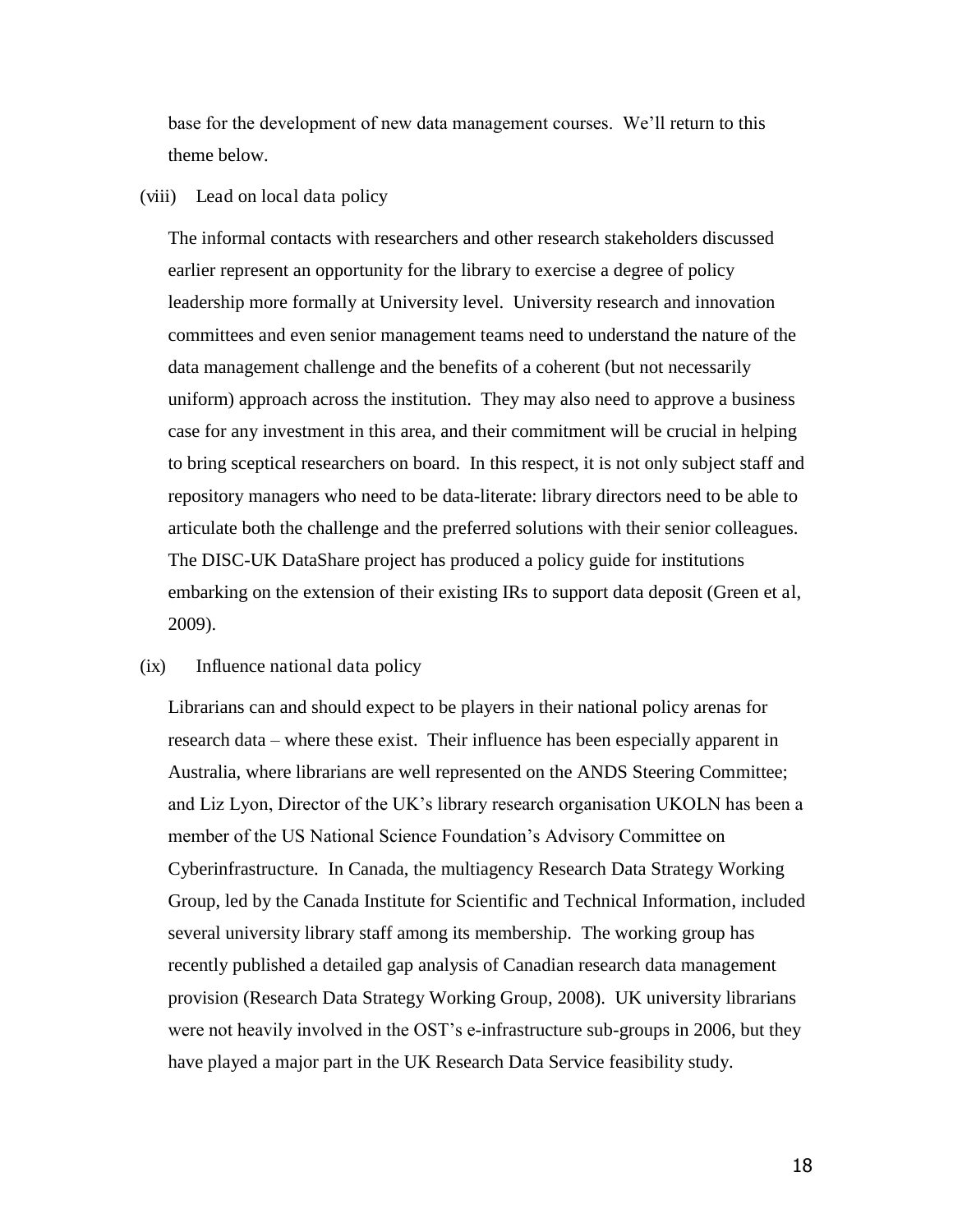In the next two sections, we'll look at two key non-technical strategic challenges: funding and policy; and workforce development.

#### **Funding and policy**

It is clear from the studies conducted so far that providing effective data management throughout the data lifecycle requires non-trivial investment. The return on this investment comes from higher quality research, from easier and therefore cheaper access to existing data, from a reduction in the need to repeat data-generating investigations, and from the facilitation of new research topics and insights. But who should pay?

In the UK, this question has proved much harder to resolve than the technical challenges of data curation. In a provocative interview in 2004 in the journal of the UK's professional library association, Professor Tony Hey, then Director of the e-Science Core Programme, criticised university librarians for failing to engage with the need for longterm management of digital research data (Library and Information Update, 2004). There was some uncomfortable justification for his views, since up to that point librarians had been largely unaware of the growth of grid-enabled research and did not generally see the management of the associated data outputs as being within their professional domain. That has certainly changed: both Research Libraries UK and its US equivalent, the Association of Research Libraries (ARL), set up task forces on e-research in 2005, and few librarians would now argue that research data is an inappropriate area for professional and management attention. On the other hand, the UK Core Programme offered no funds for institution-level data management, and the e-research community probably did not appreciate the resource constraints under which university libraries worked nor the broad front on which change and innovation was taking place elsewhere in libraries, not least in support for learning and teaching.

From libraries' perspective, growing awareness of the scale of the investment needed, coupled with uncertainty about the demand from researchers for data management, and lack of confidence both about their ability to engage with researchers and in the capabilities of their workforces, has been a significant disincentive for involvement. Additional uncertainty has been generated in the UK by the patchy provision of national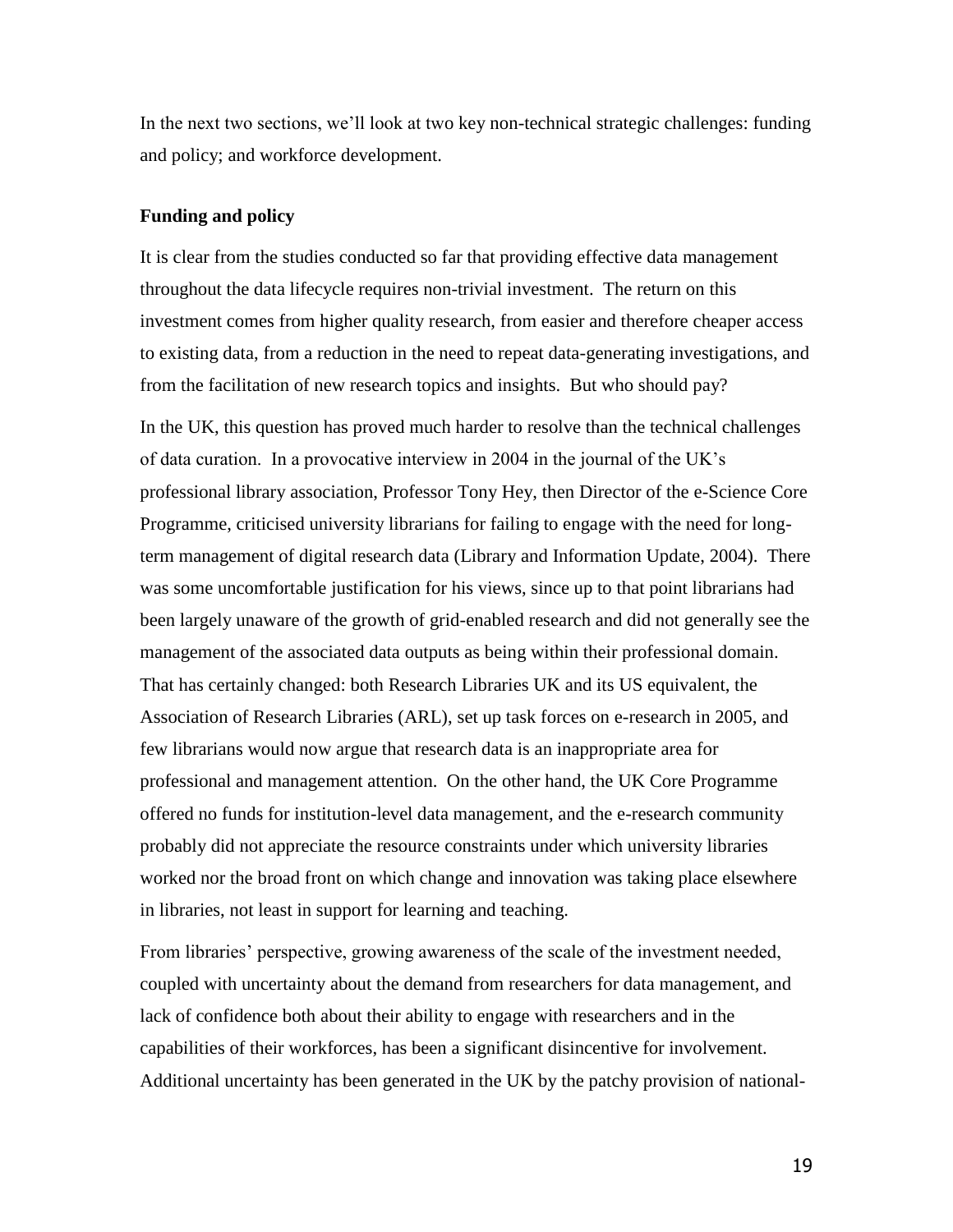level facilities: will the disciplinary gaps be filled nationally, perhaps by the Research Councils or national agencies such as the British Library or the Joint Information Systems Committee, eventually obviating the need for major local investment? Finding the resources to initiate and develop IRs has not been straightforward for many libraries, and they may feel that extending IRs to include large volumes of data, with metadata, preservation and access challenges an order of magnitude more complex than those posed by e-prints is not a good use of their resources.

Frustrated by the failure of the OST e-infrastructure process to spark policy leadership from government or from the research councils, Research Libraries UK and its IT services equivalent, RUGIT (the Russell Universities Group IT Directors forum), developed a joint bid to the Higher Education Funding Council for England (HEFCE) in 2007, for funding for a feasibility study for a national research data management service. The bid was submitted under HEFCE's shared services programme, on the grounds that although data management was in its infancy in most universities, it would be cheaper to invest in a national framework than to have every university in England develop the necessary capability and capacity locally. The bid was successful, and the UKRDS feasibility study was completed at the end of 2008. (UK Research Data Service, 2008, 2009). The study confirmed (i) that even conservative assumptions about the cost of local research data management centres yielded significant savings for a national approach; (ii) that, rather than establishing a monolithic central agency, a UKRDS should be an enabling framework that would facilitate a mixture of appropriate local and national provision, identifying gaps and commissioning additional capacity as required, with a registry of researchers' data management plans as a core component of the service.

The final report recommended that funding should be allocated for an initial two-year "pathfinder" phase. Rather than pilots, the pathfinders would be live components of the UKRDS service involving a subset of research-intensive universities, at least one Research Council, and one of the existing national data centres. At the time of writing, a bid for the pathfinder phase is being developed by the UKRDS project team. One of the political dimensions of this challenge, and one which the UKRDS study has already encountered, is the UK's unusual "dual support system" for research funding (Adams & Bekhradnia, 2004). Dual support means that universities receive two separate streams of

20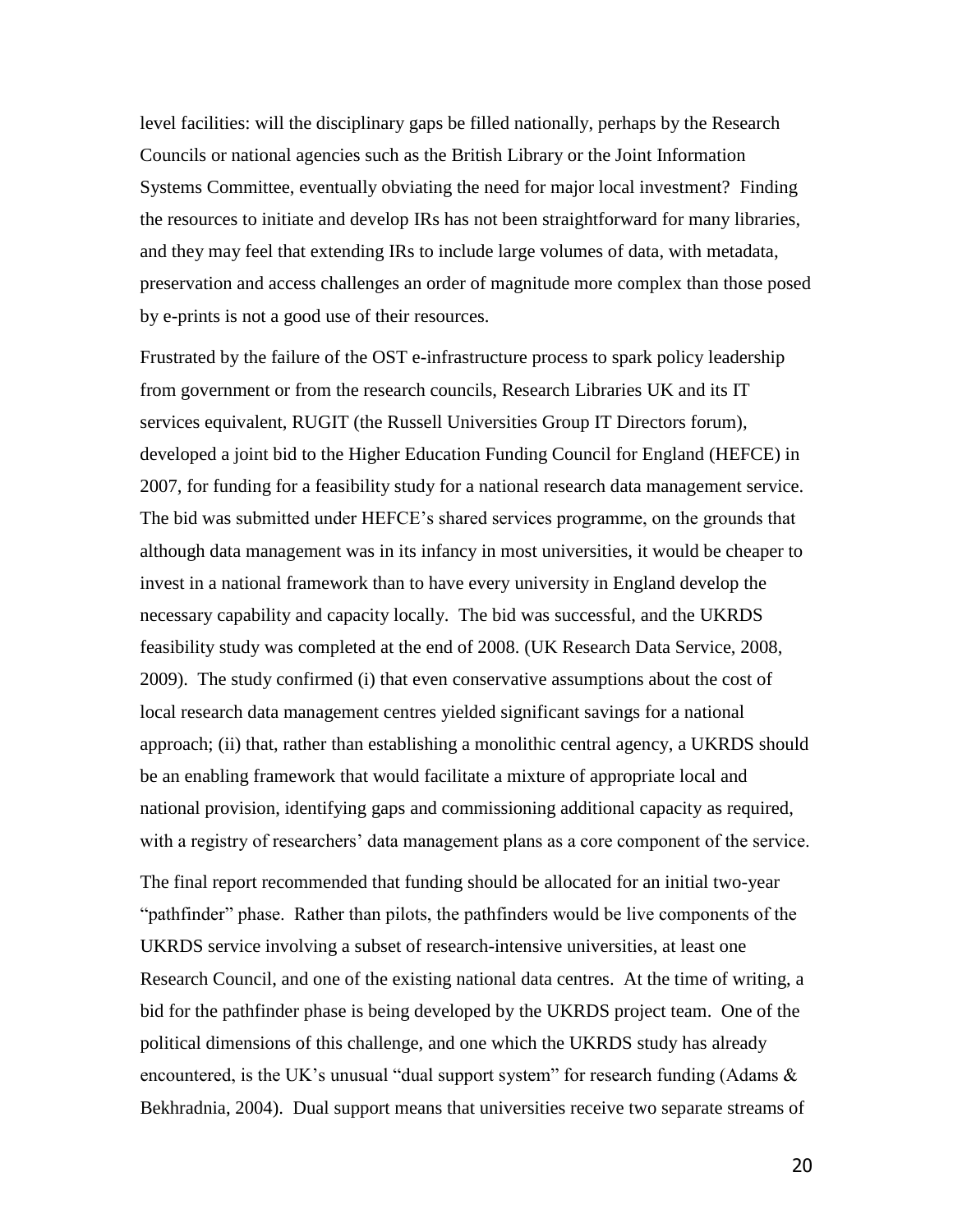public funding: one from the Research Councils, relating to specific projects and programmes, and one from HEFCE and its Welsh and Scottish equivalents, intended to provide for discretionary and "blue skies" research, but increasingly linked to the provision of basic research infrastructure. While some of the seven Research Councils top-slice their own funding in order to operate national data centres, others see data management as an infrastructural cost which should be on the university side of dual support. This continuing discussion in the UK's corridors of power demonstrates that the development of a sustainable business model for research data management is key to scaling up capacity to meet the needs of twenty-first century research.

#### **Workforce development**

While it might be heartening to hear non-librarians expressing confidence that librarians' renowned metadata skills equip them to be the research data managers of the future, knowledge of MARC, AACR and even Dublin Core does not represent a licence to curate research data. Neither does liaison librarians' knowledge of the bibliographic landscape of their territories mean that they can expect to advise scientists on data collection formats. Developing librarians' data confidence will enable them to have conversations about data with researchers, and the importance of this step should not be underestimated. However, the next level of engagement and support for research data will require new skills, or new combinations of skills, and new roles.

JISC commissioned a major study from consultancy Key Perspectives on the development of "data scientists" (Swan and Brown, 2008), a slightly unfortunate charge since as the authors note

*"In practice, there is not yet an exact use of such terms in the data community,*  and the demarcation between roles may be blurred. It will take time for a clear *terminology to become general currency."*

Swan and Brown see several differentiated but partly overlapping roles emerging to support research data management, from the data creators (the research scientists), through data scientists (data experts working closely with researchers, and often with the same domain subject background), and data managers (typically information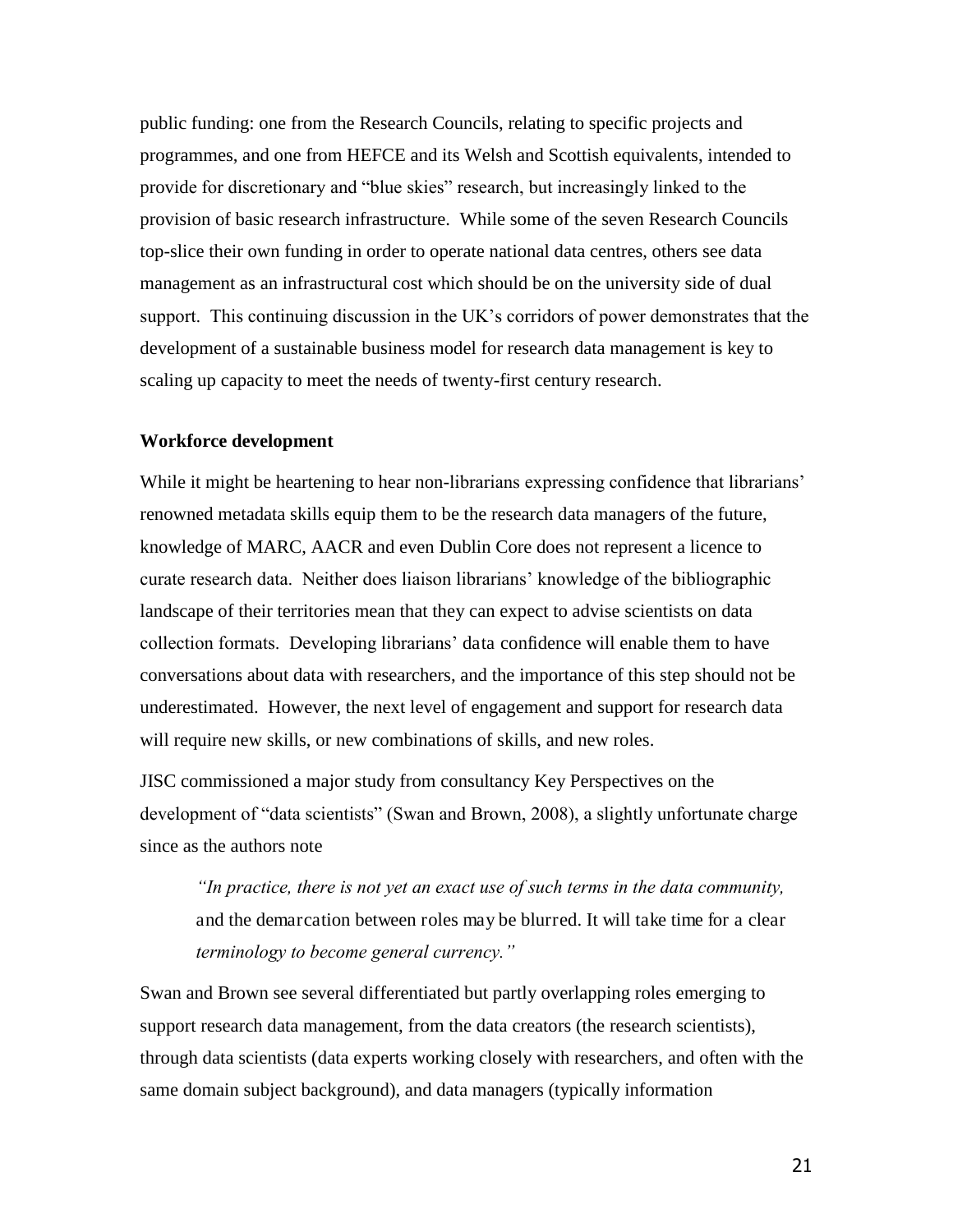technologists) to data librarians (usually based in academic libraries and managing local data collections). Corrall (2008) identifies three overlapping skill domains in which the hybrid data professionals of the future will work, which she terms "context" (ie academic research), "conduit" (primarily technology) and "content" (library and information science). There are so far very few data librarians in UK universities (Swan and Brown (2008) estimate the total at five), and most of them are associated with institutions that have distinctive specialist roles or collections (Macdonald & Martinez, 2005). Data scientists and data managers can be found in national data centres, and in some cases attached to big research teams in universities.

Clearly, few if any university libraries are likely to be able to go out and recruit a team of data scientists and data managers to cover their university's disciplinary spectrum. The need for domain subject knowledge for data scientists is itself a powerful argument in favour of national-scale solutions, at least for some disciplines: large data centres are more likely to be able to create a critical workforce mass, and to be able to give their data specialists a reasonable career structure. This is already the case in some areas such as bioinformatics: the European Bioinformatics Institute has a staff bigger than most university libraries. Data scientists may also be attached to big research groups, either as permanent team members or on a per-project basis, in which case they may be supported as direct costs by research funders.

It is likely or even probable that data scientists will not come from traditional library backgrounds; they are more likely to be career researchers for whom a period as a data scientist is part of a longer-term research career track. But their posts may come into existence in part because effective liaison between the library and the research team has already highlighted the project's data management requirements, and resulted in the inclusion of a data scientist post in the grant proposal. Who might have provided that advice? Perhaps the university library's data librarian, who may also have a role in the management of locally held datasets for smaller projects, a requirement that may continue even if the large-scale gaps in national provision are plugged in the future. This scenario implies the need for several types of training and development:

22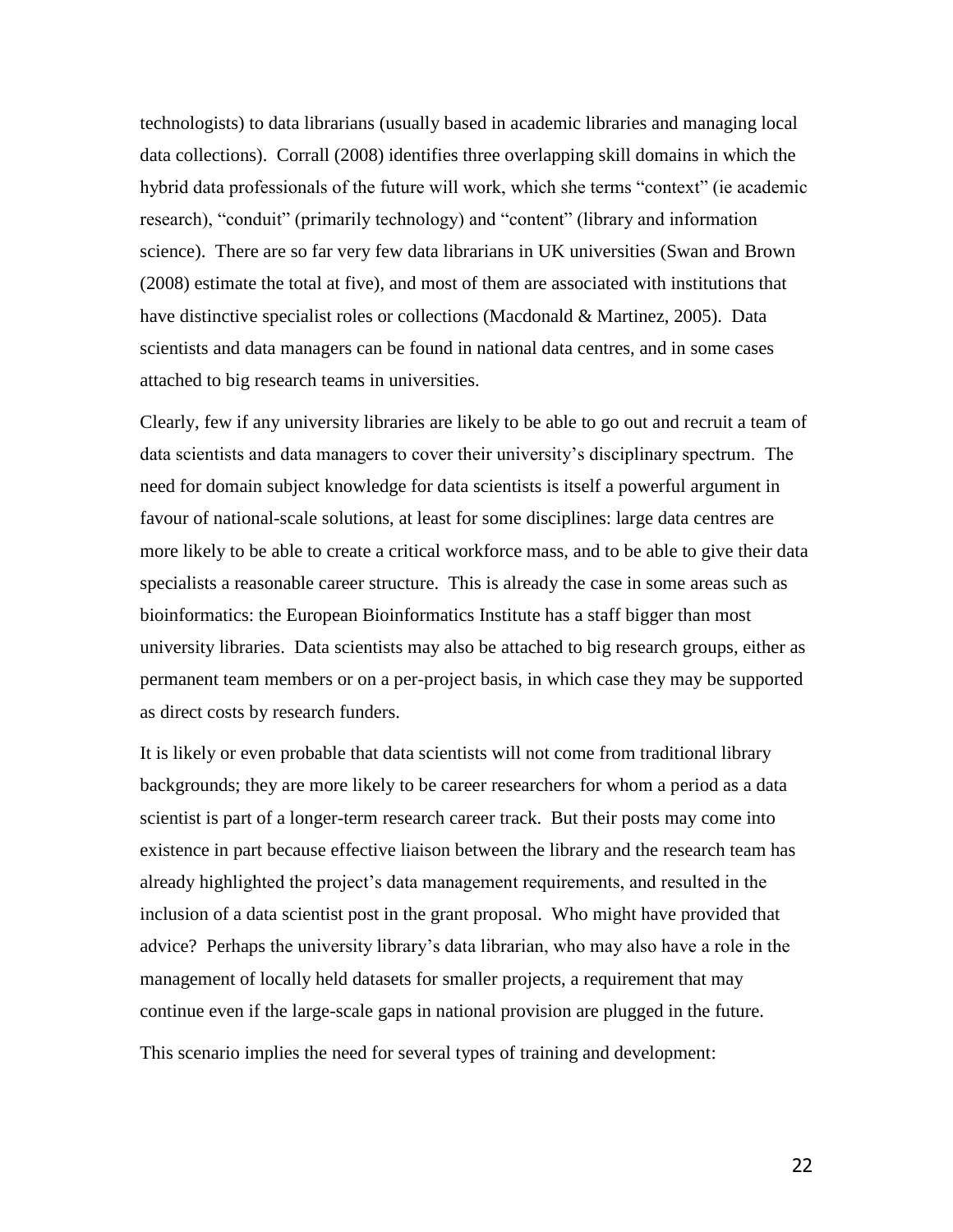- (i) award-bearing programmes, probably at Masters level, for career data scientists and data managers intending to achieve career track positions in large data centres
- (ii) short-course provision, not necessarily award-bearing, but probably accredited, for career researchers interested in project-based data science and management roles
- (iii) training for data librarians: in the short term the demand here is likely to be for post-qualification training from members of the existing library workforce; as the requirement for such posts increases, there may be demand for dataoriented postgraduate LIS courses for new entrants intending to specialise or retrain in data librarianship, though take-up may depend on the extent to which data librarians can (and want to) progress into more senior academic library roles. An early exemplar is the MS Specialisation in Data Curation offered by the Graduate School of Library and Information Science at the University of Illinois at Urbana-Champaign (which also offers an MS in Biological Informatics).

There is also likely to be demand, in line with the data confidence theme, for some of the course content in these programmes to be available to mainstream academic library staff as continuing professional development modules.

#### **Conclusions**

It should by now be apparent that the "yes and no" with which we started is far more "yes" than "no". But there remain many questions, not all of which will find answers before library managers find themselves having to make difficult decisions about how much time and resource to invest. Anna Gold, in an excellent review article on libraries and e-research, notes

In sum, it is fair to say there is still a substantial amount of uncertainty about the roles libraries can play in scientific data management, reflecting an environment of ongoing experimentation and negotiation (and perhaps some wishful thinking). (Gold, 2007)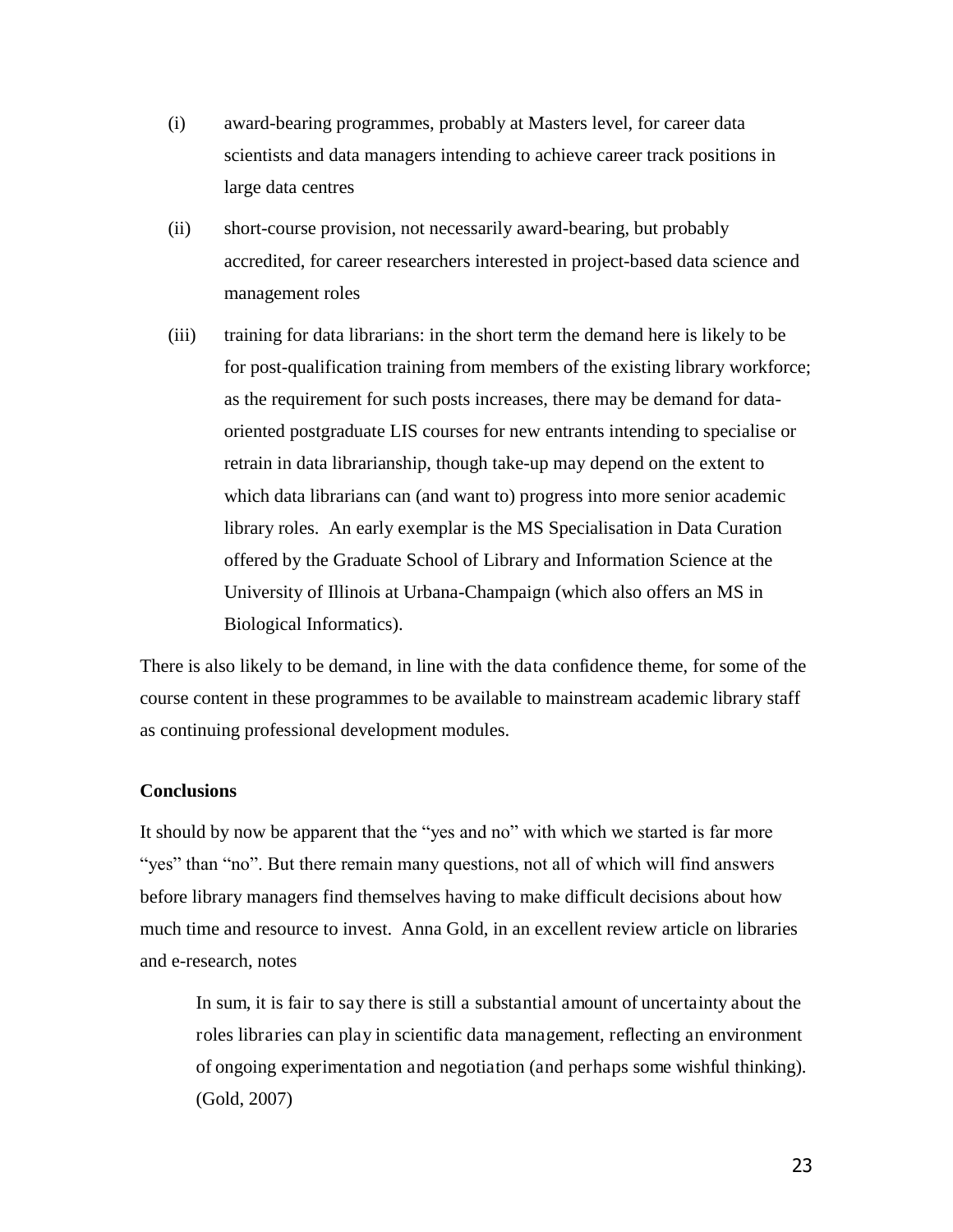This is still true, and arguably not just in relation to science data. Among the remaining uncertainties are the following:

- (i) How rapidly will demand from researchers for data management grow?
- (ii) Will more research funders mandate deposit of data outputs?
- (iii) How will the data management requirement be funded?
- (iv) Will researchers be interested in data scientist/data manager roles, and will the academic community recognise this as a mainstream research career route and not a dead end?
- (v) Will data storage/curation/access capacity develop at national and international level, and how quickly?

From a UK perspective, there is a further pressing question: will a policy lead be taken by any of the major research stakeholders in a position to effect change? In 2003, as we noted earlier, Lord and Macdonald observed a lack of overall strategy for data management and the associated infrastructure. Over five years later, Professor Sir Ron Cooke, outgoing chair of JISC, commented:

More investment and policy leadership is required for the curation of research data, including international collaboration, to build a layer of academic and scholarly resources readily available to all. This should be a priority for DIUS, RCUK and others where clear policy leadership is urgently required. (Cooke, 2008)

These questions will not be answered in the very short term. The difference librarians have made in recent years, however, is that they are now well-placed to influence many of the answers. This positions the profession to add significant value to an area that, over the course of the next decade, is set to move from being on the fringes of professional concern to being a core component of libraries' support for the academic research mission.

#### **Acknowledgement**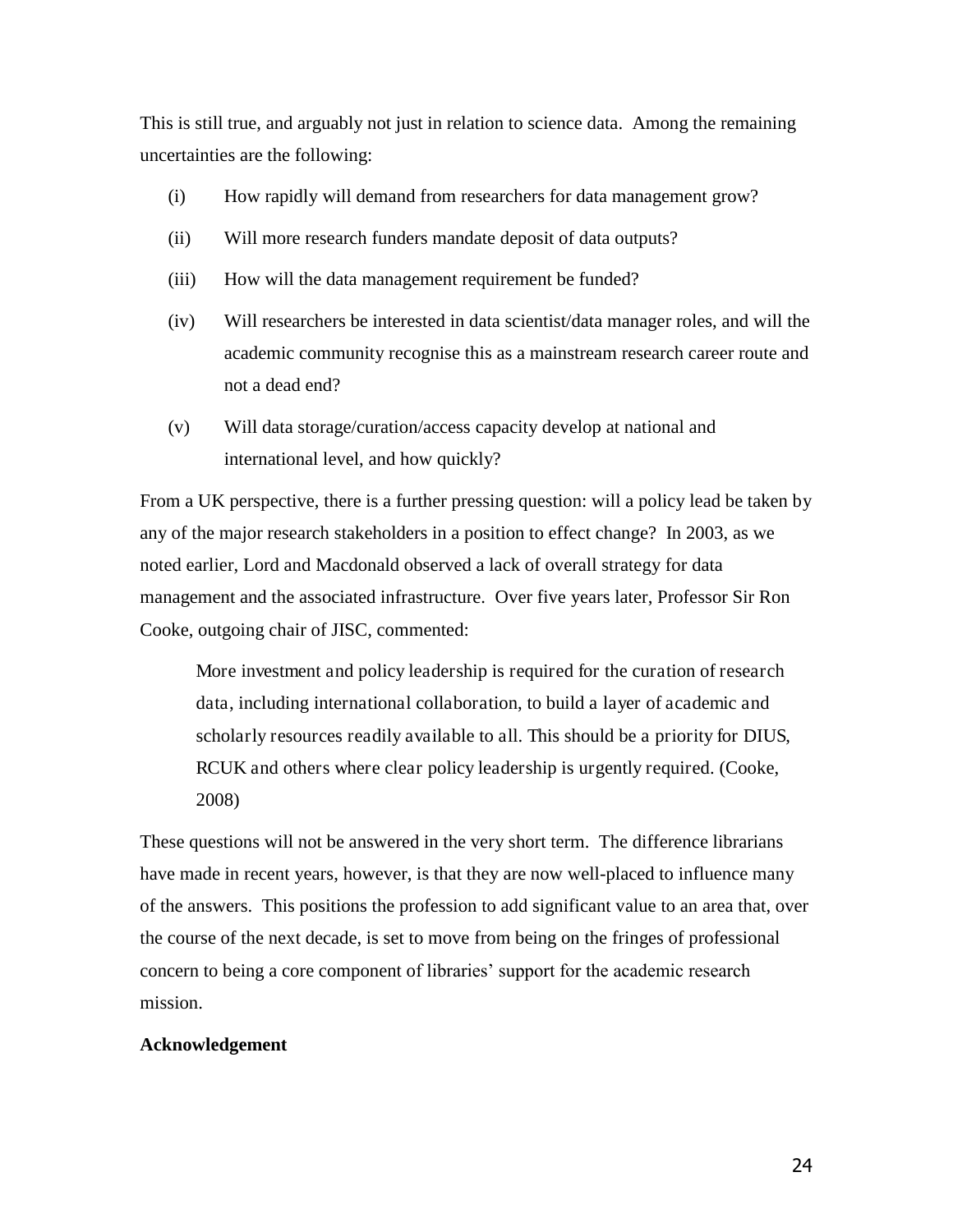I am grateful to Professor Sheila Corrall, Department of Information Studies, University of Sheffield, for discussion and comments.

#### **References**

Adams, J. and Bekhradnia, B. (2004) What future for dual support? London: Higher Education Policy Institute. http://www.hepi.ac.uk/downloads/6%20Dual%20Support.pdf [accessed 2009-08-12]

ANDS Technical Working Group (2007) Towards the Australian Data Commons: a proposal for an Australian National Data Service. The Department of Education, Science and Training. http://www.pfc.org.au/pub/Main/Data/TowardstheAustralianDataCommons.pdf [accessed 2009-08-09]

Beagrie, N., Chruszcz J., and Lavoie, B. (2008) Keeping research data safe: a cost model and guidance for UK universities. Joint Information Systems Committee. http://www.jisc.ac.uk/media/documents/publications/keepingresearchdatasafe0408.pdf [accessed 2009- 08-10]

Brandt, D. S. (2007) Librarians as partners in e-research: Purdue University Libraries promote collaboration. College & Research Libraries News **68** (6) 365-7, 396.

Cooke, R. (2008) On-line innovation in higher education: submission to the Rt Hon John Denham MP Secretary of State for Innovation, Universities and Skills. London: Department for Innovation Universities and Skills.

ttp://www.dius.gov.uk/higher\_education/shape\_and\_structure/he\_debate/~/media/publications/O/online\_in novation\_in\_he\_131008 [accessed 2009-08-09]

Corrall, S. (2008) Research data management: professional education and training perspectives. [presentation] Research Data Management Forum, November 2008. http://www.dcc.ac.uk/events/data-forum-2008-november/presentations/07.pdf [accessed 2009-08-13]

Gold, A. (2007) Cyberinfrastructure, data, and libraries. (Parts 1 and 2) D-Lib Magazine **13** (9,10). http://www.dlib.org/dlib/september07/gold/09gold-pt1.html, http://www.dlib.org/dlib/september07/gold/09gold-pt2.html [accessed 2009-08-13]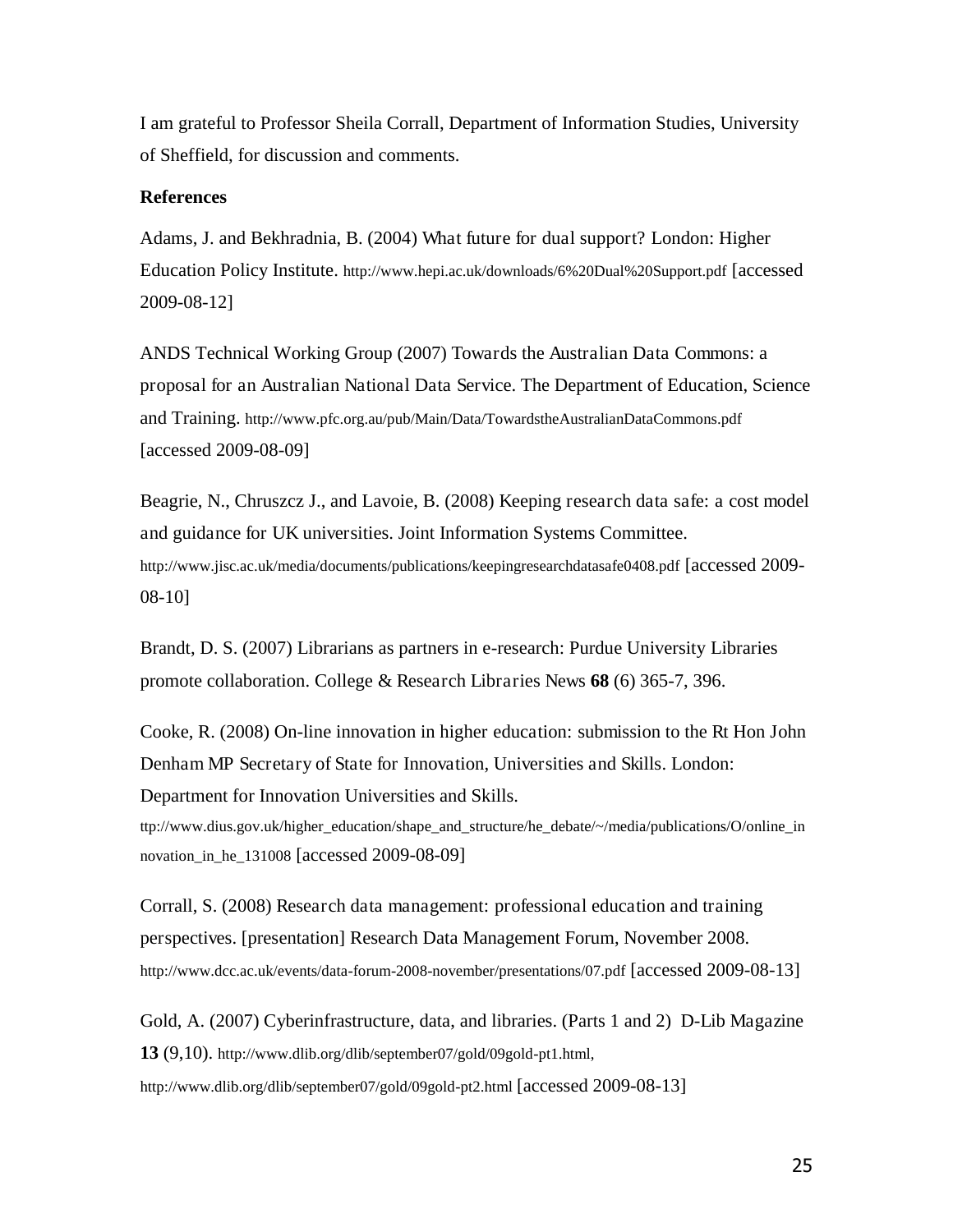Green, A, Macdonald, S. and Rice, R. (2009) Policy-making for research data in repositories: a guide. EDINA and [Edinburgh] University Data Library. http://www.discuk.org/docs/guide.pdf [accessed 2009-08-11]

H.M.Treasury. (2004) Science & innovation investment framework 2004-2014. HMSO. http://www.hm-treasury.gov.uk/spending\_sr04\_science.htm [accessed 2009-08-10]

Hey, T and Trefethen, A. (2003) The data deluge: an e-science perspective [in] F.Berman [et al] (eds) Grid computing: making the global infrastructure a reality. Wiley. http://www.rcuk.ac.uk/cmsweb/downloads/rcuk/research/esci/datadeluge.pdf [accessed 2009-08-09]

Interagency Working Group on Digital Data (2009) Harnessing the power of digital data for science and society Report of the Interagency Working Group on Digital Data to the Committee on Science of the National Science and Technology Council. Interagency Working Group on Digital Data. www.nitrd.gov/about/harnessing\_power\_web.pdf

Jones, S. (et al) (2008) The Data Audit Framework: a first step in the data management challenge. International journal of digital curation, **3** (2) 112-120.

Library & Information Update. (2004) Why engage in e-science? Library & Information Update. **3** (3), 25-27.

Lord, P. and Macdonald, A. (2003) e-Science Curation Report: data curation for e-Science in the UK: an audit to establish requirements for future curation and provision, prepared for the JISC Committee for the Support of Research. Joint Information Systems Committee. http://www.jisc.ac.uk/uploaded\_documents/e-sciencereportfinal.pdf [accessed 2009-08- 09]

Lyon, E. (2007) Dealing with data. Joint Information Systems Committee. http://www.jisc.ac.uk/media/documents/programmes/digitalrepositories/dealing\_with\_data\_report.pdf [accessed 2009-09-15]

Macdonald, S and Martinez, L. (2005) Supporting local data users in the UK academic community. Ariadne [online], 44. http://www.ariadne.ac.uk/issue44/martinez/intro.html [accessed 2009-09-17]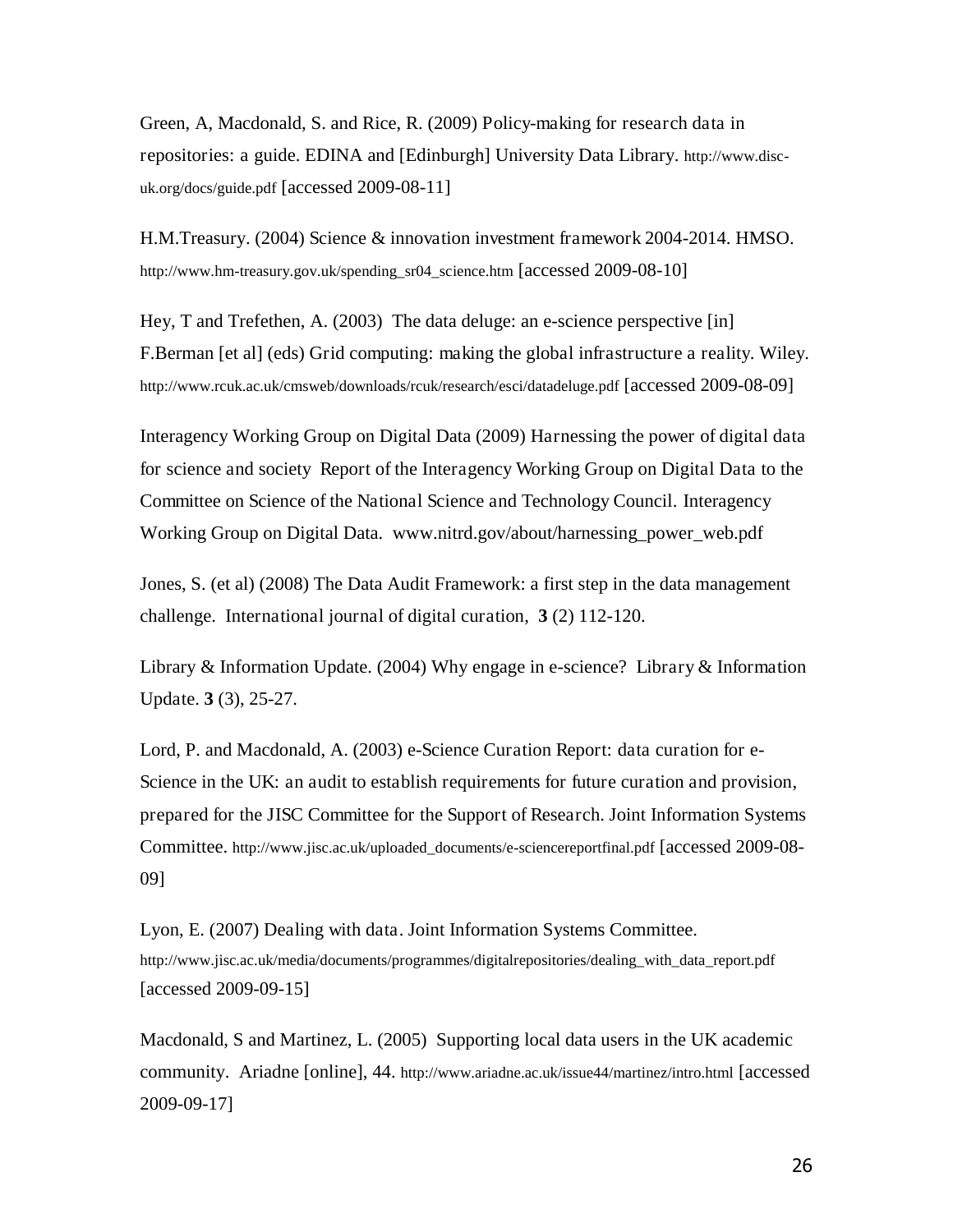Martinez, L. (2007) The e-Research needs analysis survey report [for the] CURL/SCONUL Joint Task Force on e-Research. www.rluk.ac.uk/files/E-ResearchNeedsAnalysisRevised.pdf [accessed 2009-08-17]

Mullins, J.L. (2007) Enabling international access to scientific data sets: creation of the Distributed Data Curation Center (D2C2). Purdue University. [Online]. Available: http://docs.lib.purdue.edu/lib\_research/85/ [accessed 2009-08-11]

National Science Foundation (2007a). Cyberinfrastructure vision for 21st century discovery. National Science Foundation. http://www.nsf.gov/pubs/2007/nsf0728/index.jsp

National Science Foundation (2007b) Sustainable Digital Data Preservation and Access Network Partners (DataNet): Program Solicitation NSF 07-601. National Science Foundation, Office of Cyberinfrastructure. http://www.nsf.gov/pubs/2007/nsf07601/nsf07601.htm [accessed 2009-08-09]

Organisation for Economic Co-operation and Development (2007) Principles and guidelines for access to research data from public funding OECD. http://www.oecd.org/dataoecd/9/61/38500813.pdf [accessed 2009-08-13]

Pothen, P. (2007) Developing the UK's e-infrastructure for science and innovation: report of the OSI e-Infrastructure Working Group. [Joint Information Systems Committee]. http://www.nesc.ac.uk/documents/OSI/report.pdf

Research Data Strategy Working Group (2008) Stewardship of Research Data in Canada: A Gap Analysis. Research Data Canada, 2008. http://datadonnees.gc.ca/docs/GapAnalysis.pdf [accessed 2009-08-13]

Research Information Network (2007) *Researchers' use of academic libraries and their*  services, RIN, 2007. http://www.rin.ac.uk/files/libraries-report-2007.pdf [accessed 2009-08-13]

Research Information Network (2008a) Stewardship of digital research data: a framework of principles and guidelines. RIN.